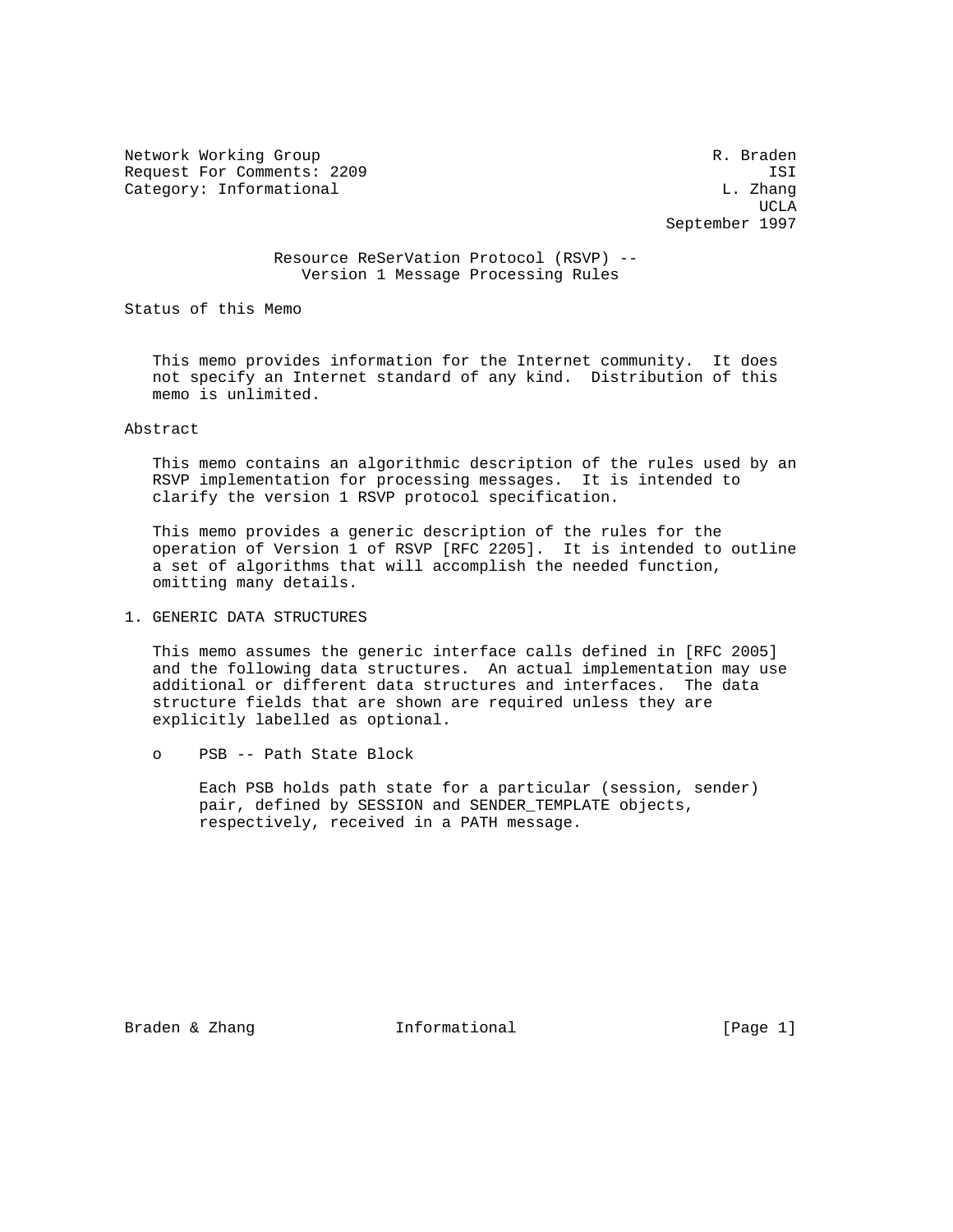PSB contents include the following values from a PATH message:

- Session
- Sender\_Template
- Sender\_Tspec
- The previous hop IP address and the Logical Interface Handle (LIH) from a PHOP object
- The remaining IP TTL
- POLICY\_DATA and/or ADSPEC objects (optional)
- Non\_RSVP flag
- E\_Police flag
- Local\_Only flag

 In addition, the PSB contains the following information provided by routing: OutInterface\_list, which is the list of outgoing interfaces for this (sender, destination), and IncInterface, which is the expected incoming interface. For a unicast destination, OutInterface\_list contains one entry and IncInterface is undefined.

 Note that there may be more than one PSB for the same (session, sender) pair but different incoming interfaces. At most one of these, which will have the Local\_Only flag off, will be the PSB used for forwarding PATH messages downstream; we will refer to it as the "forwarding PSB" in the following. The other PSB's will have the Local\_Only flag on and an empty OutInterface\_list.h The Local\_Only flag is needed to correctly match PSB's against RSB's, by the rules of [RFC 2205].

o RSB -- Reservation State Block

 Each RSB holds a reservation request that arrived in a particular RESV message, corresponding to the triple: (session, next hop, Filter\_spec\_list). Here "Filter\_spec\_list" may be a list of FILTER\_SPECs (for SE style), a single FILTER\_SPEC (FF style), or empty (WF style). We define the virtual object type "FILTER\_SPEC\*" for such a data structure.

Braden & Zhang **Informational Informational** [Page 2]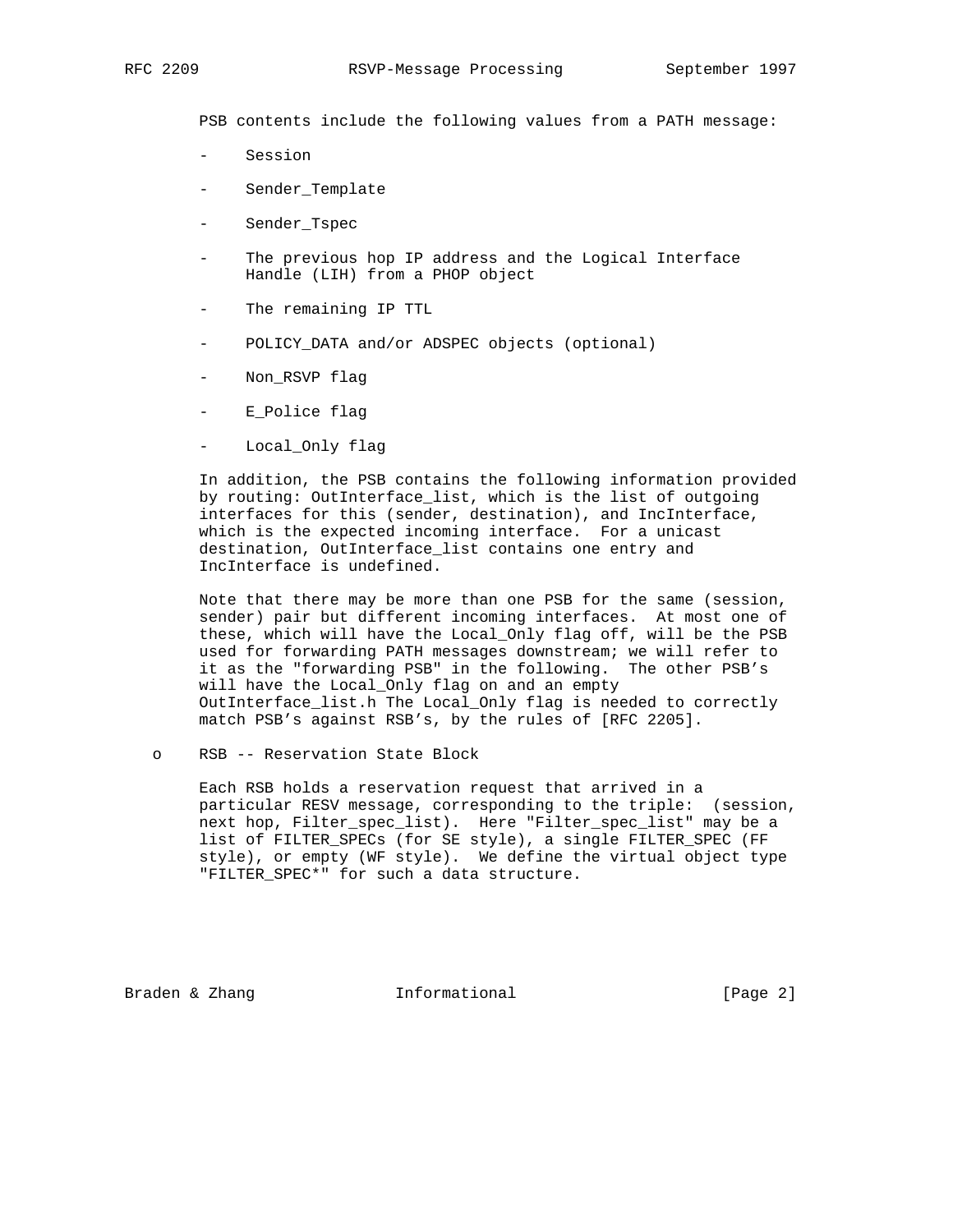RSB contents include:

- Session specification
- Next hop IP address
- Filter\_spec\_list
- The outgoing (logical) interface OI on which the reservation is to be made or has been made.
- Style
- Flowspec
- A SCOPE object (optional, depending upon style)
- RESV\_CONFIRM object that was received (optional)
- o TCSB -- Traffic Control State Block

 Each TCSB holds the reservation specification that has been handed to traffic control for a specific outgoing interface. In general, TCSB information is derived from RSB's for the same outgoing interface. Each TCSB defines a single reservation for a particular triple: (session, OI, Filter\_spec\_list). TCSB contents include:

- Session
- OI (Outgoing Interface)
- Filter\_spec\_list
- TC\_Flowspec, the effective flowspec, i.e., the LUB over the corresponding FLOWSPEC values from matching RSB's. TC\_Flowspec is passed to traffic control to make the actual reservation.
- Fwd\_Flowspec, the updated object to be forwarded after merging.
- TC\_Tspec, equal to Path\_Te, the effective sender Tspec.
- Police Flags

```
 The flags are E_Police_Flag, M_Police_Flag, and
B_Police_Flag.
```

| Braden & Zhang |  |  | Informational | [Page $3$ ] |  |  |
|----------------|--|--|---------------|-------------|--|--|
|----------------|--|--|---------------|-------------|--|--|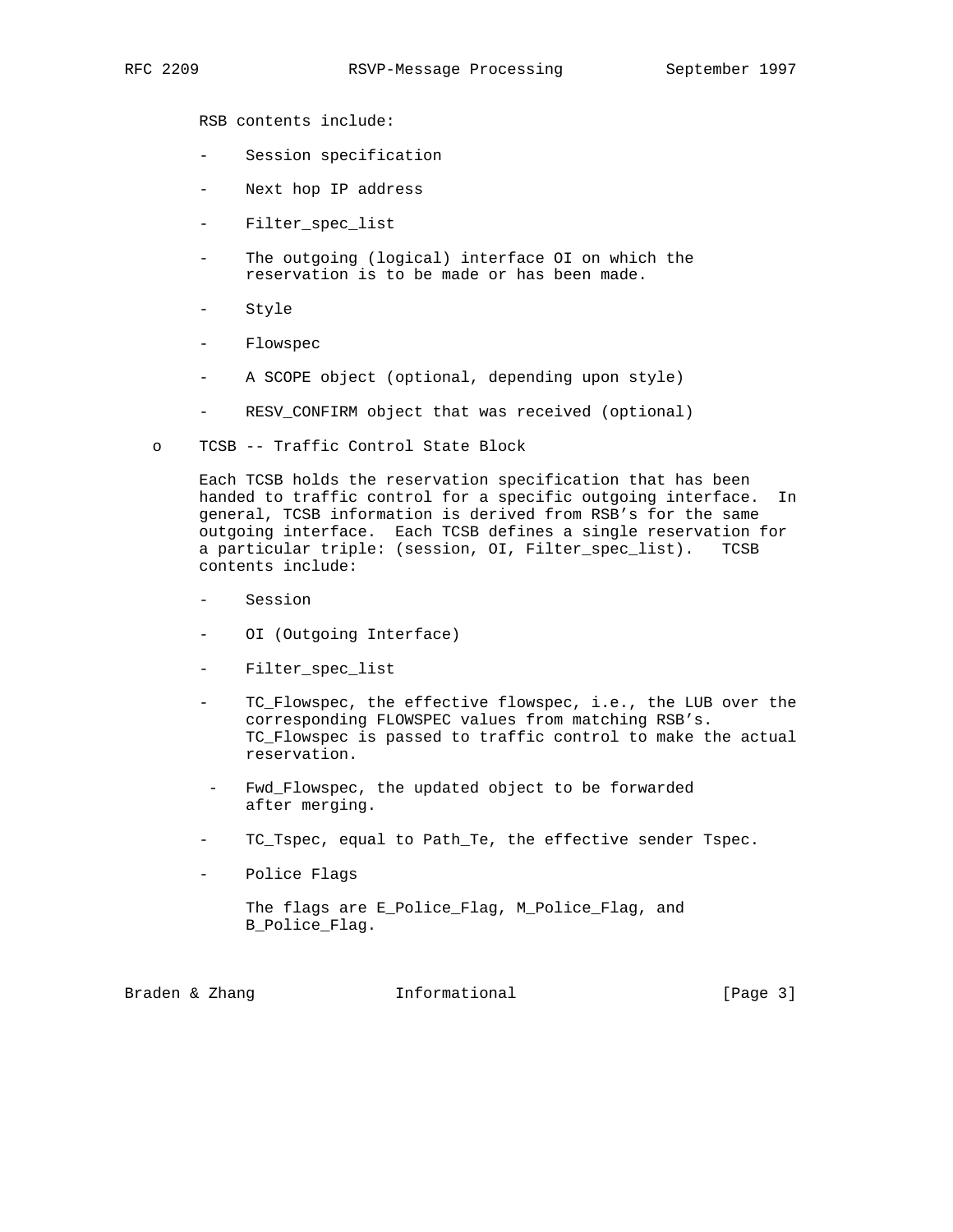- Rhandle, F\_Handle\_list

 Handles returned by the traffic control interface, corresponding to a flowspec and perhaps a list of filter specs.

- A RESV\_CONFIRM object to be forwarded.
- o BSB -- Blockade State Block

 Each BSB contains an element of blockade state. Depending upon the reservation style in use, the BSB's may be per (session, sender\_template) pair or per (session, PHOP) pair. In practice, an implementation might embed a BSB within a PSB; however, for clarity we describe BSB's independently.

The contents of a BSB include:

- Session
- Sender\_Template (which is also a filter spec)
- PHOP
- FLOWSPEC Qb
- Blockade timer Tb

 The following Boolean Flag variables are used in this section: Path\_Refresh\_Needed, Resv\_Refresh\_Needed, Tear\_Needed, Need\_Scope, B\_Merge, and NeworMod. Refresh\_PHOP\_list is a variable-length list of PHOPs to be refreshed.

## 2. PROCESSING RULES

MESSAGE ARRIVES

 Verify version number and RSVP checksum, and discard message if any mismatch is found.

 If the message type is not PATH or PTEAR or RACK and if the IP destination address does not match any of the addresses of the local interfaces, then forward the message to IP destination address and return.

 Parse the sequence of objects in the message. If any required objects are missing or the length field of the common header does not match an object boundary, discard the message and return.

Braden & Zhang **Informational Informational** [Page 4]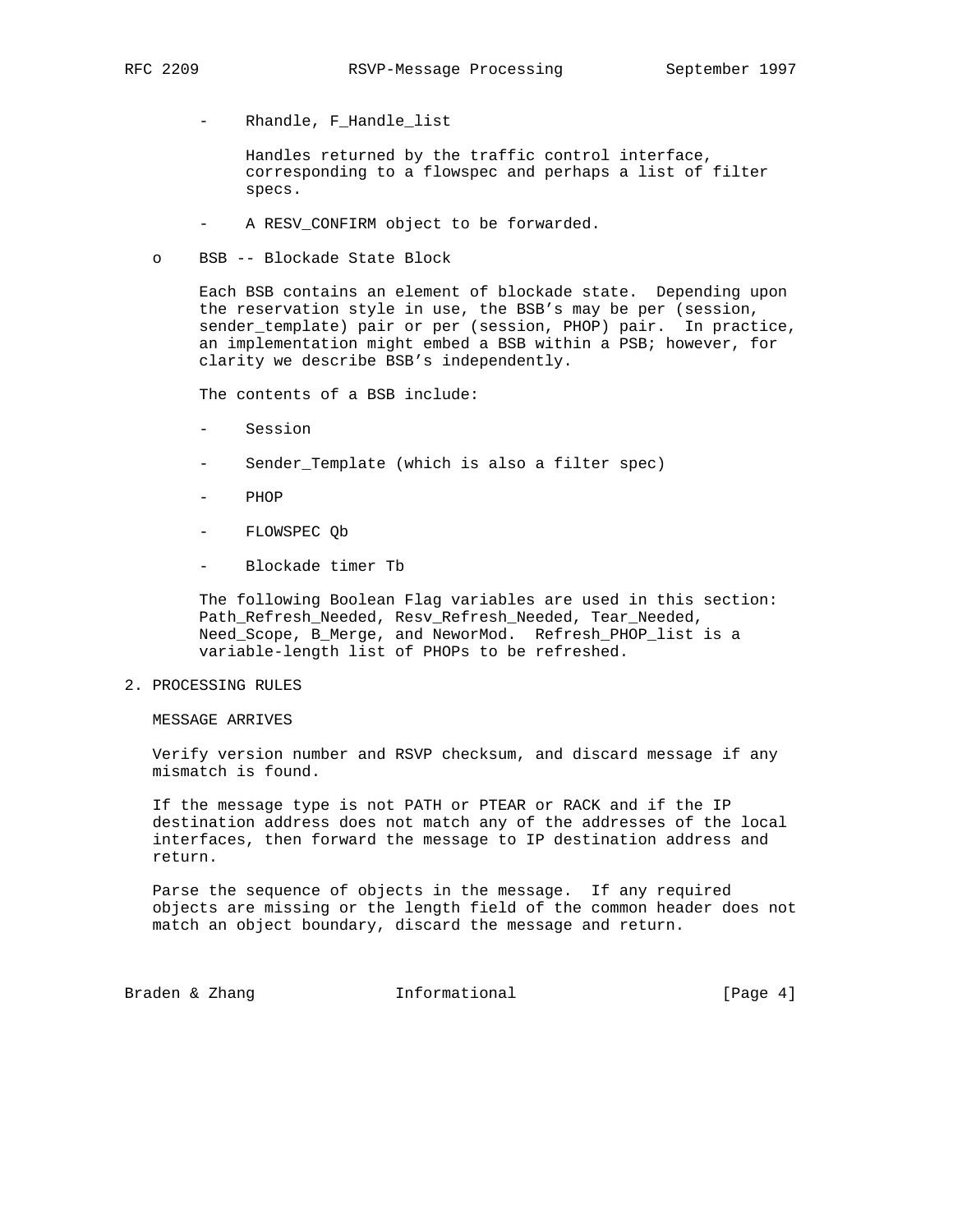Verify the INTEGRITY object, if any. If the check fails, discard the message and return.

 Verify the consistent use of port fields. If the DstPort in the SESSION object is zero but the SrcPort in a SENDER\_TEMPLATE or FILTER\_SPEC object is non-zero, then the message has a "conflicting source port" error; silently discard the message and return.

Processing of POLICY\_DATA objects will be specified in the future.

Further processing depends upon message type.

PATH MESSAGE ARRIVES

Assume the PATH message arrives on interface InIf.

 Process the sender descriptor object sequence in the message as follows. The Path\_Refresh\_Needed and Resv\_Refresh\_Needed flags are initially off.

 o Search for a path state block (PSB) whose (session, sender\_template) pair matches the corresponding objects in the message, and whose IncInterface matches InIf.

During this search:

- 1. If a PSB is found whose session matches the DestAddress and Protocol Id fields of the received SESSION object, but the DstPorts differ and one is zero, then build and send a "Conflicting Dst Port" PERR message, drop the PATH message, and return.
- 2. If a PSB is found with a matching sender host but the Src Ports differ and one of the SrcPorts is zero, then build and send an "Ambiguous Path" PERR message, drop the PATH message, and return.
- 3. If a forwarding PSB is found, i.e., a PSB that matches the (session, sender\_template) pair and whose Local\_Only flag is off, save a pointer to it in the variable fPSB. If none is found, set fPSB to NULL.
- o If there was no matching PSB, then:
	- 1. Create a new PSB.
	- 2. Copy contents of the SESSION, SENDER\_TEMPLATE, SENDER\_TSPEC, and PHOP (IP address and LIH) objects

Braden & Zhang **Informational Informational** [Page 5]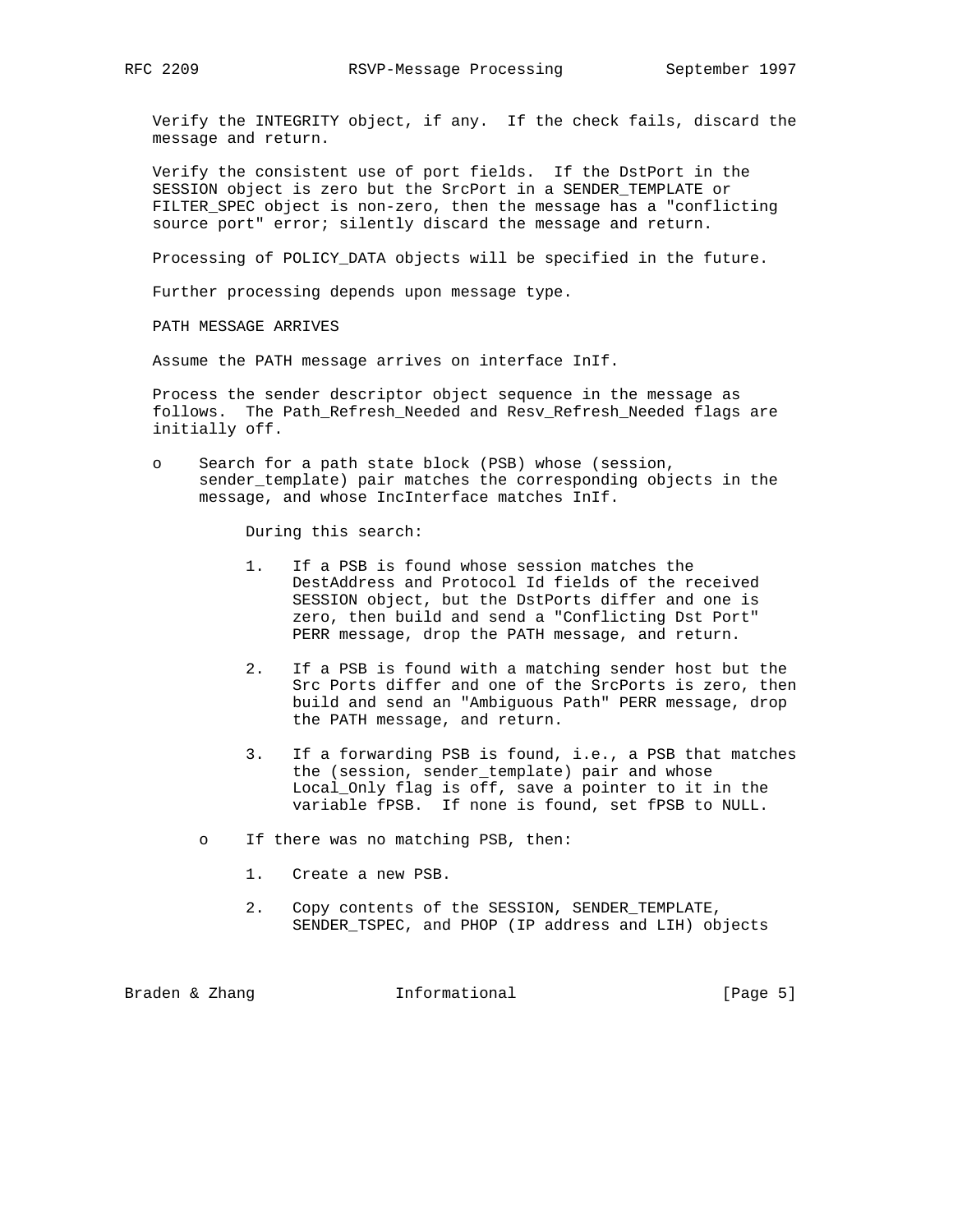into the PSB.

- 3. If the sender is from the local API, set OutInterface\_List to the single interface whose address matches the sender address, and make IncInterface undefined. Otherwise, turn on the Local\_Only flag.
- 4. Turn on the Path\_Refresh\_Needed flag.
- o Otherwise (there is a matching PSB):
	- If the PHOP IP address, the LIH, or Sender\_Tspec differs between the message and the PSB, copy the new value into the PSB and turn on the Path\_Refresh\_Needed flag. If the PHOP IP address or the LIH differ, also turn on the Resv\_Refresh\_Needed flag.
- o Call the resulting PSB the "current PSB" (cPSB). Update the cPSB, as follows:
	- Start or Restart the cleanup timer for the PSB.
	- If the message contains an ADSPEC object, copy it into the PSB.
	- Copy E\_Police flag from SESSION object into PSB.
	- Store the received TTL into the PSB. If the received TTL differs from Send\_TTL in the RSVP common header, set the Non\_RSVP flag on in the PSB.
- o If the PSB is new or if there is no route change notification in place, then perform the following routing manipulations, but not if the cPSB is from the local API.
	- 1. Invoke the appropriate Route\_Query routine using DestAddress from SESSION and (for multicast routing) SrcAddress from Sender\_Template.

Call the results (Rt\_OutL, Rt\_InIf).

- 2. If the destination is multicast and Rt\_InIf differs from IncInterface in the cPSB, but fPSB points to the cPSB, then do the following.
	- Turn on the Local\_Only flag and clear the OutInterface\_list of the fPSB. Set the fPSB

Braden & Zhang **Informational Informational** [Page 6]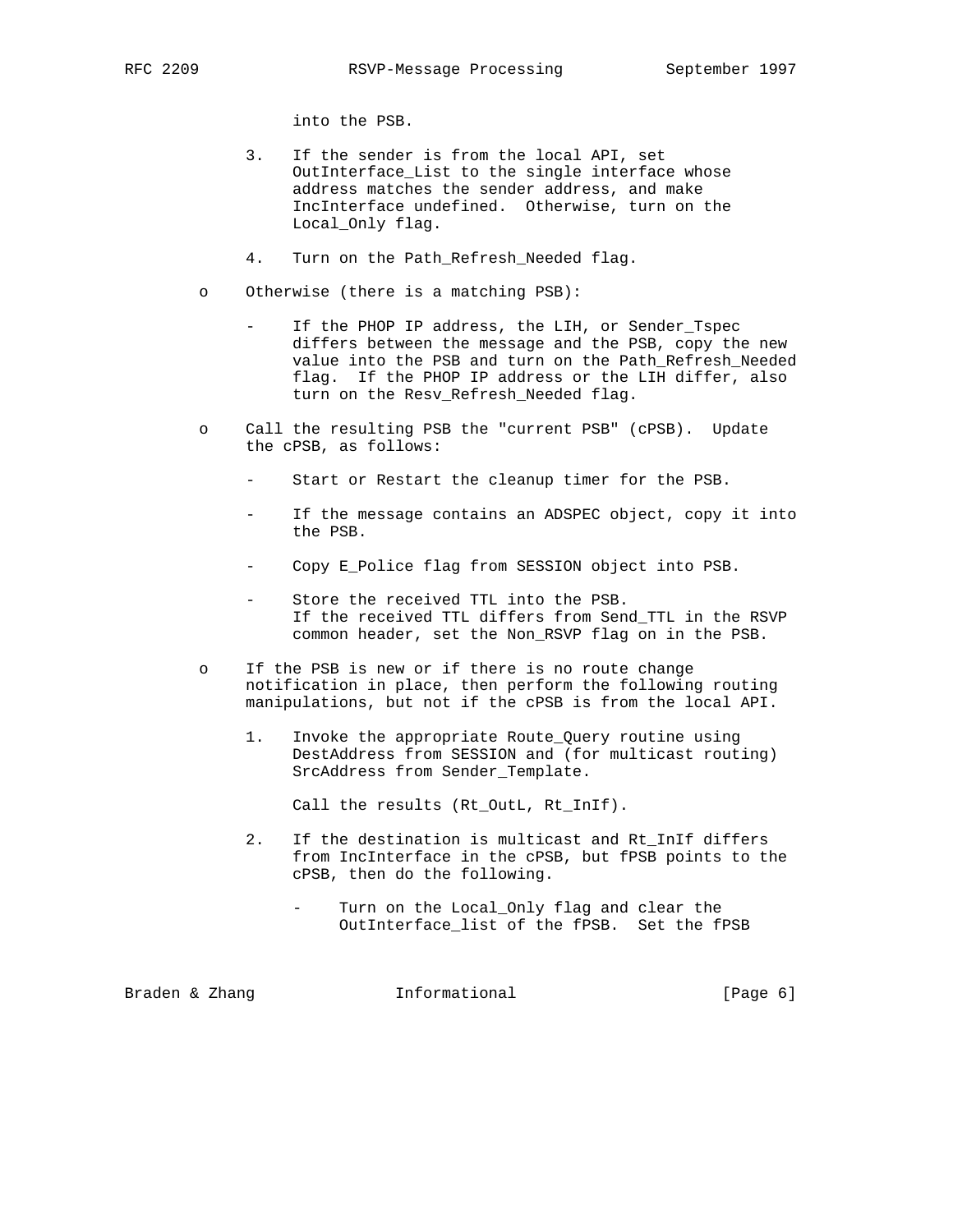pointer to NULL.

- Search for a PSB for the same (session, sender template) pair whose IncInterface matches Rt\_InIf. If one is found, set fPSB to point to it.
- 3. If the destination is multicast and Rt\_InIf is the same as IncInterface in the cPSB, but fPSB does not point to the cPSB, then do the following.
	- Copy into the cPSB the OutInterface\_list from the PSB, if any, pointed to by fPSB. Clear OutInterface\_list and turn on the Local\_Only flag in the PSB pointed to by fPSB, if any.
	- Turn off the Local\_Only flag in the cPSB and set fPSB to point to cPSB.
- 4. If Rt\_OutL differs from OutInterface\_list of the PSB pointed to by fPSB, then:
	- Update the OutInterface\_list of the PSB from Rt\_OutL, and then execute the PATH LOCAL REPAIR event sequence below.
- o If the Path\_Refresh\_Needed flag is now off, drop the PATH message and return.

 Otherwise (the path state is new or modified), do refreshes, upcalls, and state updates as follows.

 1. If this PATH message came from a network interface and not from a local application, make a Path Event upcall for each local application for this session:

> Call: <Upcall\_Proc>( session-id, PATH\_EVENT, flags, sender\_tspec, sender\_template [ , ADSPEC] [ , POLICY\_DATA] )

- 2. If OutInterface\_list is not empty, execute the PATH REFRESH event sequence (below) for the sender defined by the PSB.
- 3. Search for any matching reservation state, i.e., an RSB whose Filter\_spec\_list includes a FILTER\_SPEC matching the SENDER\_TEMPLATE and whose OI appears in the OutInterface\_list, and make this the 'active RSB'.

Braden & Zhang **Informational Informational** [Page 7]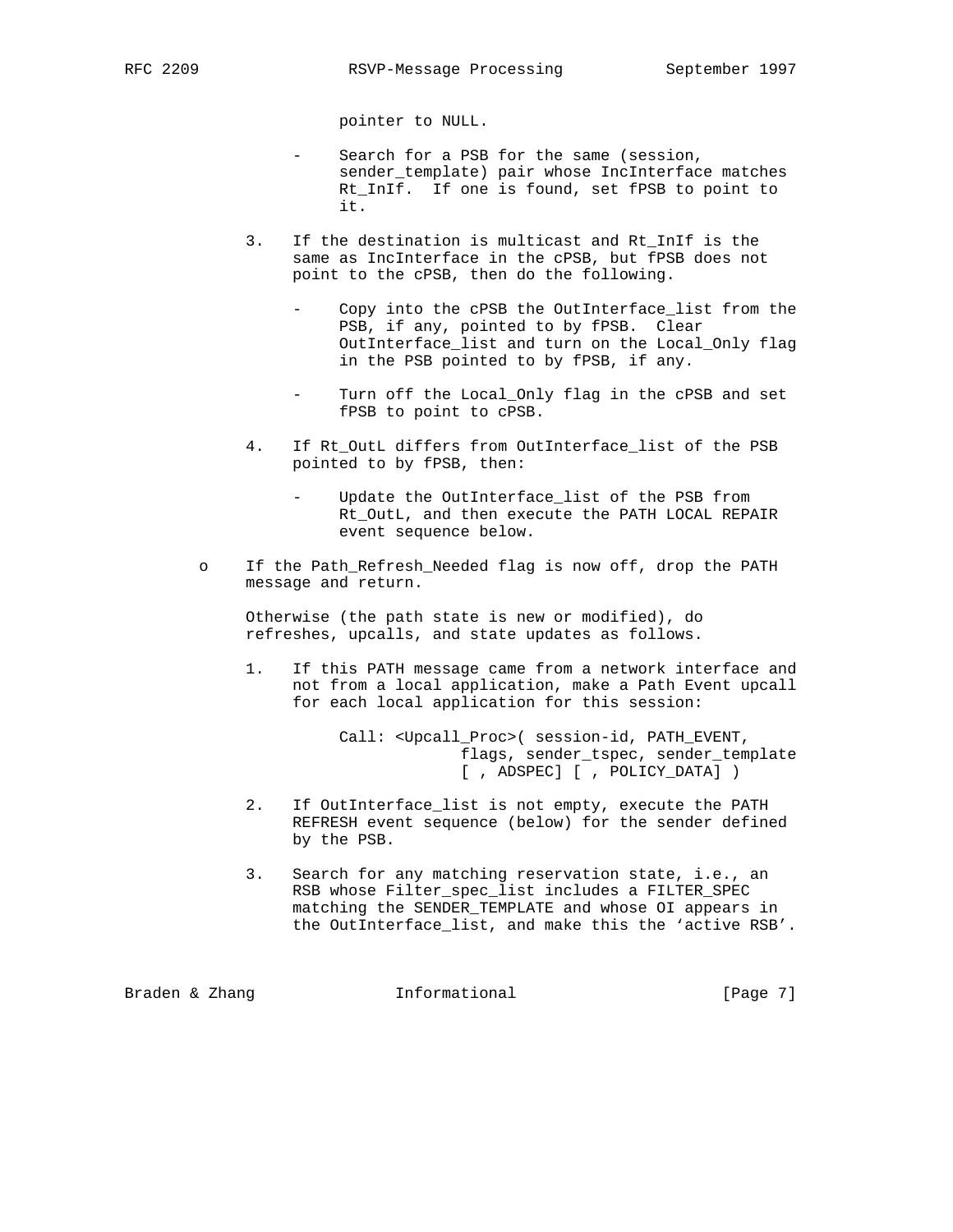If none is found, drop the PATH message and return.

- 4. Execute the RESV REFRESH sequence (below) for the PHOP in the PSB.
- 5. Execute the event sequence UPDATE TRAFFIC CONTROL to update the local traffic control state if necessary. This sequence will turn on the Resv\_Refresh\_Needed flag if the traffic control state has been modified in a manner that should trigger a reservation refresh. If so, execute the RESV REFRESH sequence for the PHOP in the PSB.
- o Drop the PATH message and return.

### PTEAR MESSAGE ARRIVES

- o Search for a PSB whose (Session, Sender\_Template) pair matches the corresponding objects in the message. If no matching PSB is found, drop the PTEAR message and return.
- o Forward a copy of the PTEAR message to each outgoing interface listed in OutInterface\_list of the PSB.
- o Find each RSB that matches this PSB, i.e., whose Filter\_spec\_list matches Sender\_Template in the PSB and whose OI is included in OutInterface\_list.
	- 1. If the RSB style is explicit, then: - Delete from Filter\_spec\_list the FILTER\_SPEC that matches the PSB.
		- if Filter\_spec\_list is now empty, delete the RSB.
	- 2. Otherwise (RSB style is wildcard) then:
		- If this RSB matches no other PSB, then delete the RSB.
	- 3. If an RSB was found, execute the event sequence UPDATE TRAFFIC CONTROL (below) to update the traffic control state to be consistent with the current reservation and path state.
- o Delete the PSB.
- o Drop the PTEAR message and return.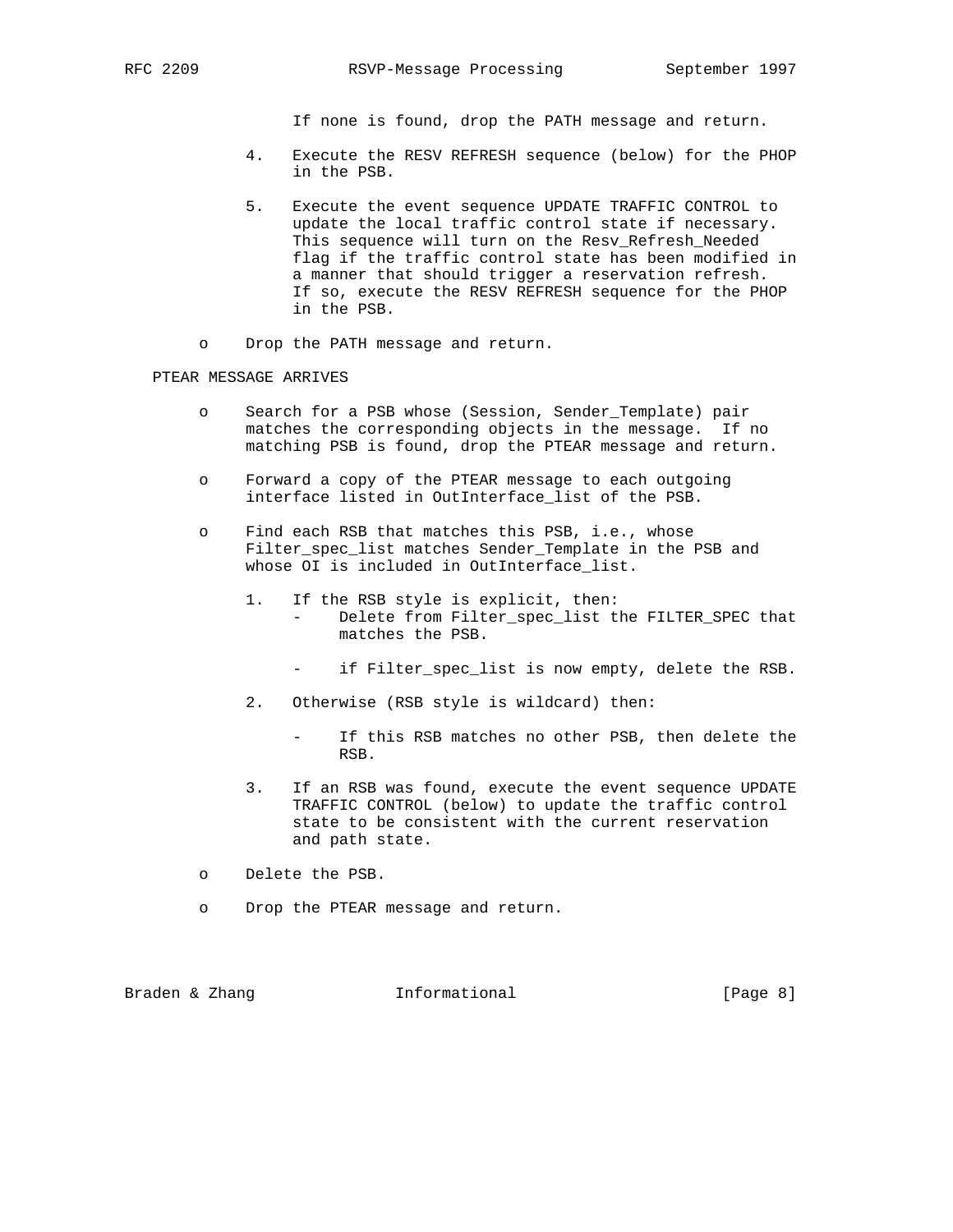# PERR MESSAGE ARRIVES

- o Search for a PSB whose (SESSION, SENDER\_TEMPLATE) pair matches the corresponding objects in the message. If no matching PSB is found, drop the PERR message and return.
- o If the previous hop address in the PSB is the local API, make an error upcall to the application:

Call: <Upcall Proc>( session-id, PATH ERROR, Error\_code, Error\_value, Node\_Addr, Sender\_Template [ , Policy\_Data] )

 Any SENDER\_TSPEC or ADSPEC object in the message is ignored.

 Otherwise, send a copy of the PERR message to the PHOP IP address.

o Drop the PERR message and return.

#### RESV MESSAGE ARRIVES

 Initially, Refresh\_PHOP\_list is empty and the Resv\_Refresh\_Needed and NeworMod flags are off. These variables are used to control immediate reservation refreshes.

o Determine the Outgoing Interface OI

 The logical outgoing interface OI is taken from the LIH in the NHOP object. (If the physical interface is not implied by the LIH, it can be learned from the interface matching the IP destination address).

- o Check the path state
	- 1. If there are no existing PSB's for SESSION then build and send a RERR message (as described later) specifying "No path information", drop the RESV message, and return.
	- 2. If a PSB is found with a matching sender host but the SrcPorts differ and one of the SrcPorts is zero, then build and send an "Ambiguous Path" PERR message, drop the RESV message, and return.

Braden & Zhang **Informational Informational** [Page 9]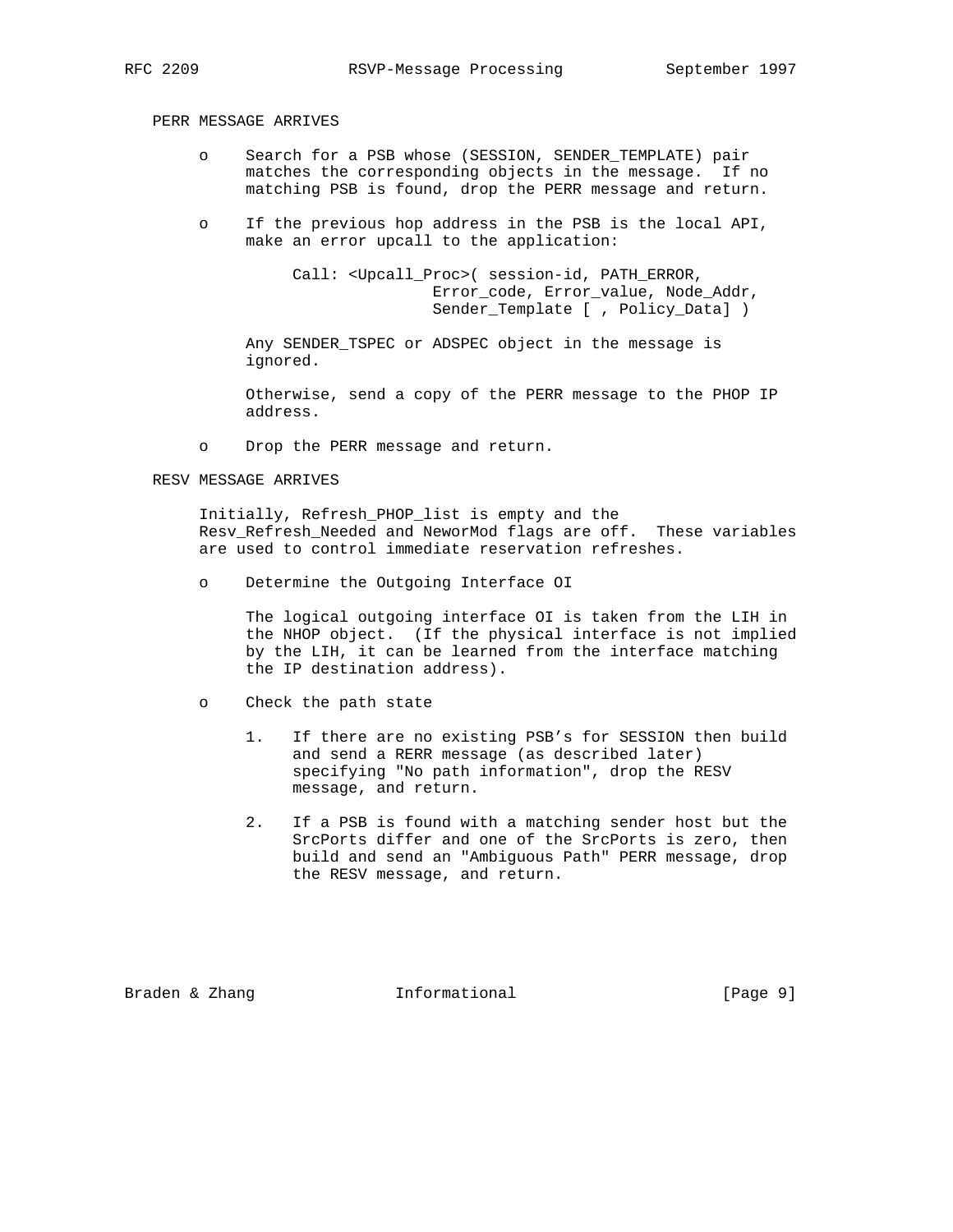o Check for incompatible styles.

 If any existing RSB for the session has a style that is incompatible with the style of the message, build and send a RERR message specifying "Conflicting Style", drop the RESV message, and return.

 Process the flow descriptor list to make reservations, as follows, depending upon the style. The following uses a filter spec list struct Filtss of type FILTER\_SPEC\* (defined earlier).

 For FF style: execute the following steps independently for each flow descriptor in the message, i.e., for each (FLOWSPEC, Filtss) pair. Here the structure Filtss consists of the FILTER\_SPEC from the flow descriptor.

 For SE style, execute the following steps once for (FLOWSPEC, Filtss), with Filtss consisting of the list of FILTER\_SPEC objects from the flow descriptor.

 For WF style, execute the following steps once for (FLOWSPEC, Filtss), with Filtss an empty list.

- o Check the path state, as follows.
	- 1. Locate the set of PSBs (senders) that route to OI and whose SENDER\_TEMPLATEs match a FILTER\_SPEC in Filtss.

 If this set is empty, build and send an error message specifying "No sender information", and continue with the next flow descriptor in the RESV message.

- 2. If the style has explicit sender selection (e.g., FF or SE) and if any FILTER\_SPEC included in Filtss matches more than one PSB, build and send a RERR message specifying "Ambiguous filter spec" and continue with the next flow descriptor in the RESV message.
- 3. If the style is SE and if some FILTER\_SPEC included in Filtss matches no PSB, delete that FILTER\_SPEC from Filtss.
- 4. Add the PHOP from the PSB to Refresh\_PHOP\_list, if the PHOP is not already on the list.

Braden & Zhang **Informational** [Page 10]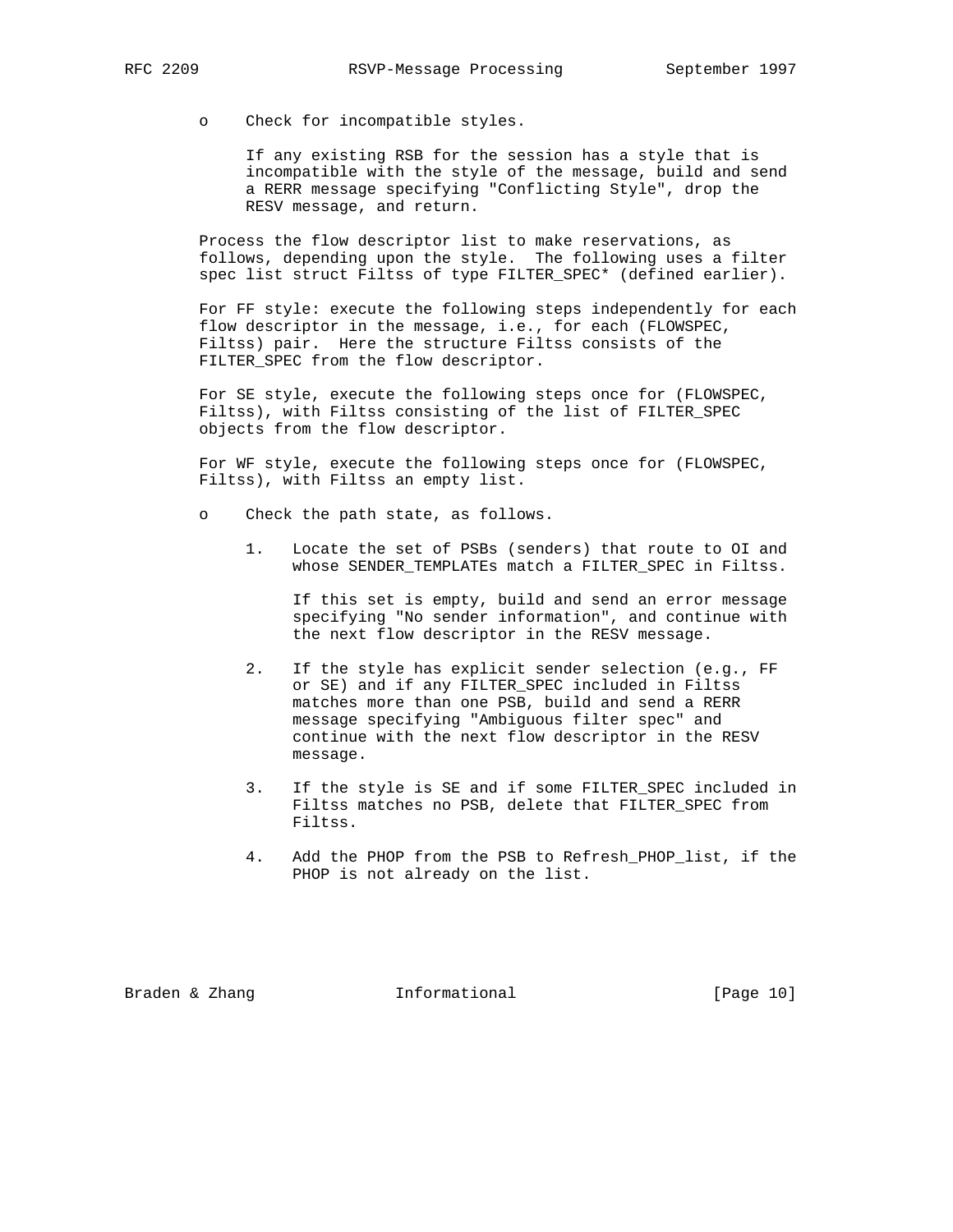- o Find or create a reservation state block (RSB) for (SESSION, NHOP). If the style is distinct, Filtss is also used in the selection. Call this the "active RSB".
- o If the active RSB is new:
	- 1. Set the session, NHOP, OI and style of the RSB from the message.
	- 2. Copy Filtss into the Filter\_spec\_list of the RSB.
	- 3. Copy the FLOWSPEC and any SCOPE object from the message into the RSB.
	- 4. Set NeworMod flag on.
- o If the active RSB is not new, check whether Filtss from the message contains FILTER\_SPECs that are not in the RSB; if so, add the new FILTER\_SPECs and turn on the NeworMod flag.
- o Start or restart the cleanup timer on the active RSB, or, in the case of SE style, on each FILTER\_SPEC of the RSB that also appears in Filtss.
- o If the active RSB is not new, check whether STYLE, FLOWSPEC or SCOPE objects have changed; if so, copy changed object into RSB and turn on the NeworMod flag.
- o If the message contained a RESV\_CONFIRM object, copy it into the RSB and turn on NeworMod flag.
- o If the NeworMod flag is off, continue with the next flow descriptor in the RESV message, if any.
- o Otherwise (the NeworMod flag is on, i.e., the active RSB is new or modified), execute the UPDATE TRAFFIC CONTROL event sequence (below). If the result is to modify the traffic control state, this sequence will turn on the Resv\_Refresh\_Needed flag and make a RESV\_EVENT upcall to any local application.

 If the UPDATE TRAFFIC CONTROL sequence fails with an error, then delete a new RSB but restore the original reservation in an old RSB.

o Continue with the next flow descriptor.

Braden & Zhang **Informational** [Page 11]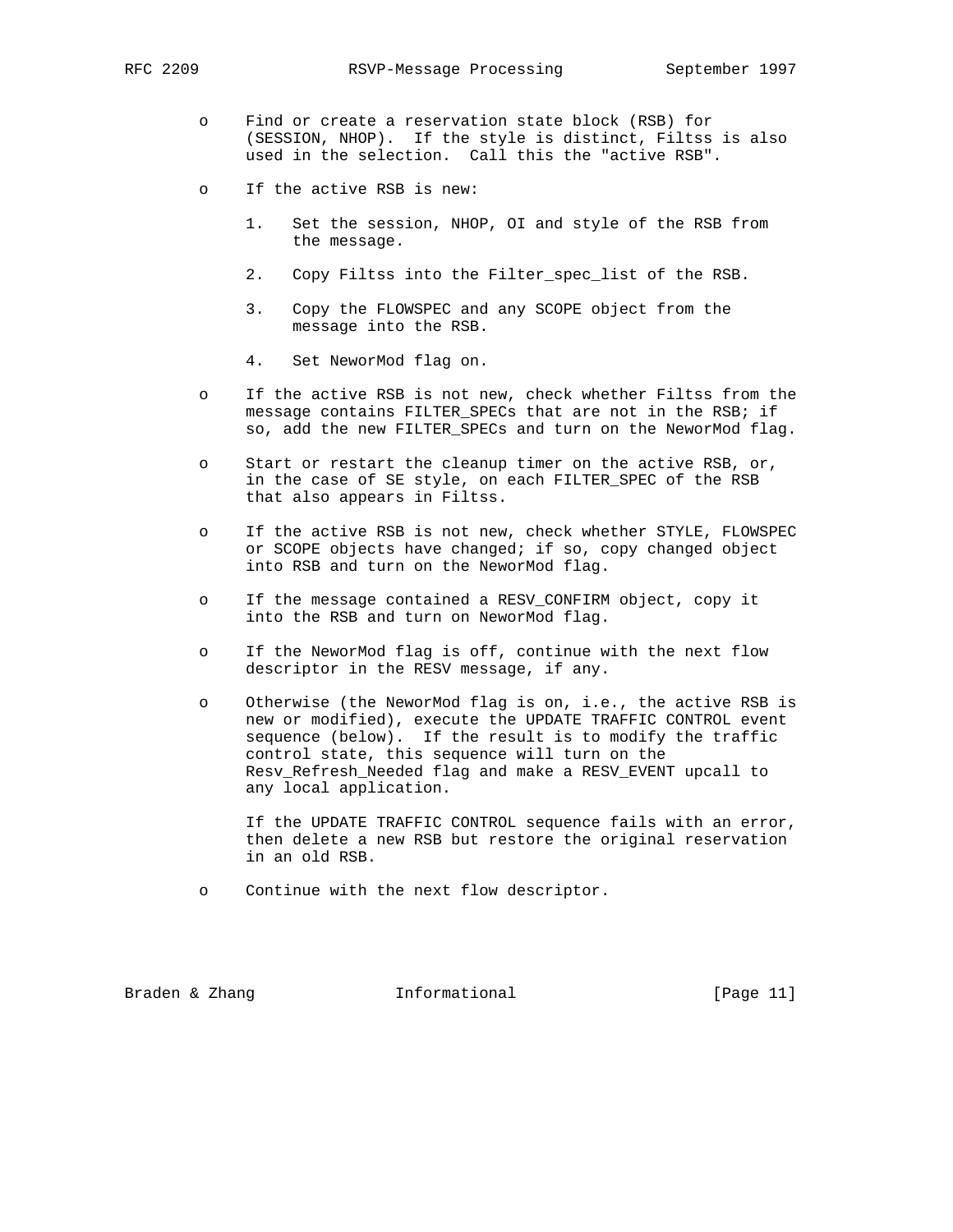- o When all flow descriptors have been processed, check the Resv\_Refresh\_Needed flag. If it is now on, execute the RESV REFRESH sequence (below) for each PHOP in Refresh\_PHOP\_list.
- o Drop the RESV message and return.

 If processing a RESV message finds an error, a RERR message is created containing flow descriptor and an ERRORS object. The Error Node field of the ERRORS object is set to the IP address of OI, and the message is sent unicast to NHOP.

## RTEAR MESSAGE ARRIVES

 Processing of a RTEAR message roughly parallels the processing of the corresponding RESV message

 A RTEAR message arrives with an IP destination address matching outgoing interface OI. Flag Resv\_Refresh\_Needed is initially off and Refresh\_PHOP\_list is empty.

o Determine the Outgoing Interface OI

 The logical outgoing interface OI is taken from the LIH in the NHOP object. (If the physical interface is not implied by the LIH, it can be learned from the interface matching the IP destination address).

 o Process the flow descriptor list in the RTEAR message to tear down local reservation state, as follows, depending upon the style. The following uses a filter spec list struct Filtss of type FILTER\_SPEC\* (defined earlier).

 For FF style: execute the following steps independently for each flow descriptor in the message, i.e., for each (FLOWSPEC, Filtss) pair. Here the structure Filtss consists of the FILTER\_SPEC from the flow descriptor.

 For SE style, execute the following steps once for (FLOWSPEC, Filtss), with Filtss consisting of the list of FILTER\_SPEC objects from the flow descriptor.

 For WF style, execute the following steps once for (FLOWSPEC, Filtss), with Filtss an empty list.

Braden & Zhang **Informational** [Page 12]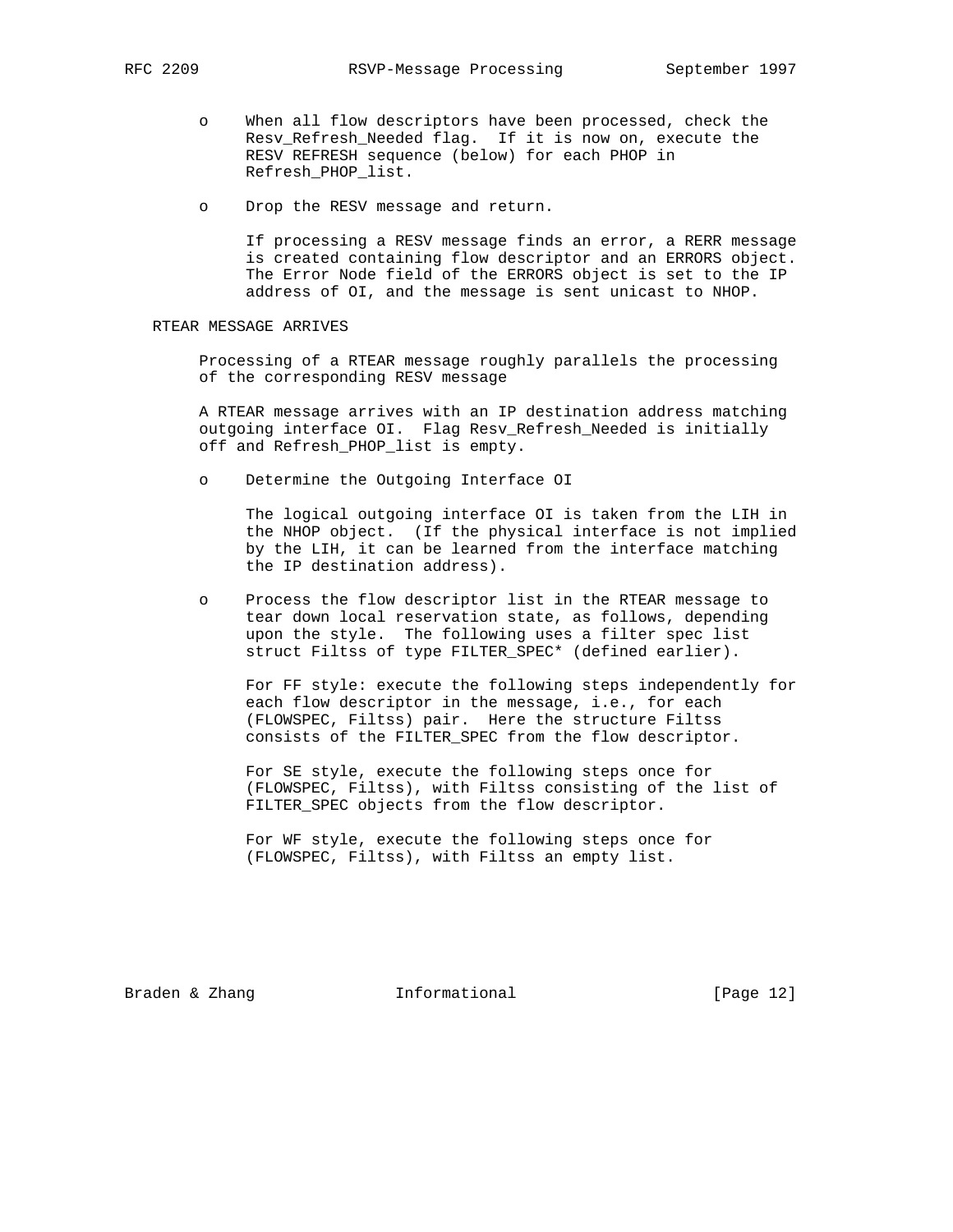- 1. Find an RSB matching (SESSION, NHOP). If the style is distinct, Filtss is also used in the selection. Call this the "active RSB". If no active RSB is found, continue with next flow descriptor.
- 2. Check the style

 If the active RSB has a style that is incompatible with the style of the message, drop the RTEAR message and return.

- 3. Delete from the active RSB each FILTER\_SPEC that matches a FILTER\_SPEC in Filtss.
- 4. If all FILTER\_SPECs have now been deleted from the active RSB, delete the active RSB.
- 5. Execute the UPDATE TRAFFIC CONTROL event sequence (below) to update the traffic control state to be consistent with the reservation state. If the result is to modify the traffic control state, the Resv\_Refresh\_Needed flag will be turned on and a RESV\_EVENT upcall will be made to any local application.
- 6. Continue with the next flow descriptor.
- o All flow descriptors have been processed.

 Build and send any RTEAR messages to be forwarded, in the following manner.

- 1. Select each PSB that routes to the outgoing interface OI, and, for distinct style, that has a SENDER\_TEMPLATE matching Filtss.
- 2. Select a flow descriptor (Qj,Fj) (where Fj may be a list) in the RTEAR message whose FILTER\_SPEC matches the SENDER\_TEMPLATE in the PSB. If not match is found, return for next PSB.
	- Search for an RSB (for any outgoing interface) to which the PSB routes and whose Filter\_spec\_list includes the SENDER\_TEMPLATE from the PSB.
	- If an RSB is found, add the PHOP of the PSB to the Refresh\_PHOP\_list.

Braden & Zhang **Informational** [Page 13]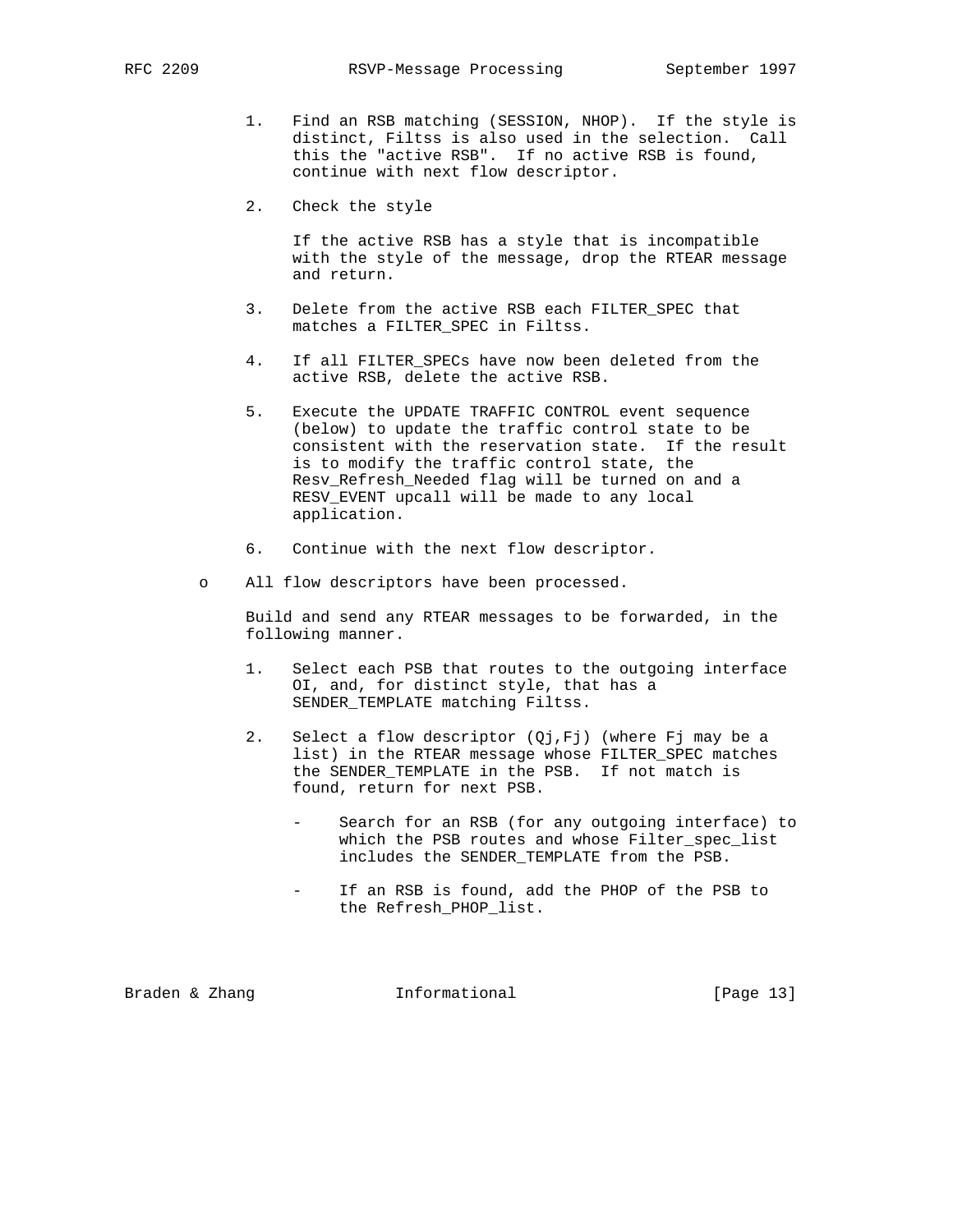- Otherwise (no RSB is found), add the flow descriptor (Qj,Fj) to the new RTEAR message being built, in a manner appropriate to the style.
- Continue with the next PSB.
- 3. If the next PSB is for a different PHOP or the last PSB has been processed, forward any RTEAR message that has been built.
- o If any PSB's were found in the preceding step, and if the Resv\_Refresh\_Needed flag is now on, execute the RESV REFRESH sequence (below) for each PHOP in Refresh\_PHOP\_list.
- o Drop the RTEAR message and return.

RERR MESSAGE ARRIVES

 A RERR message arrives through the (real) incoming interface In\_If.

- o If there is no path state for SESSION, drop the RERR message and return.
- o If the Error Code = 01 (Admission Control failure), do special processing as follows:
	- 1. Find or create a Blockade State Block (BSB), in the following style-dependent manner.

 For WF (wildcard) style, there will be one BSB per (session, PHOP) pair.

 For FF style, there will be one BSB per (session, filter\_spec) pair. Note that an FF style RERR message carries only one flow descriptor.

 For SE style, there will be one BSB per (session, filter spec), for each filter spec contained in the filter spec list of the flow descriptor.

 2. For each BSB in the preceding step, set (or replace) its FLOWSPEC Qb with FLOWSPEC from the message, and set (or reset) its timer Tb to Kb\*R seconds. If the BSB is new, set its PHOP value, and set its Sender\_Template equal to the appropriate filter\_spec from the message.

Braden & Zhang **Informational** [Page 14]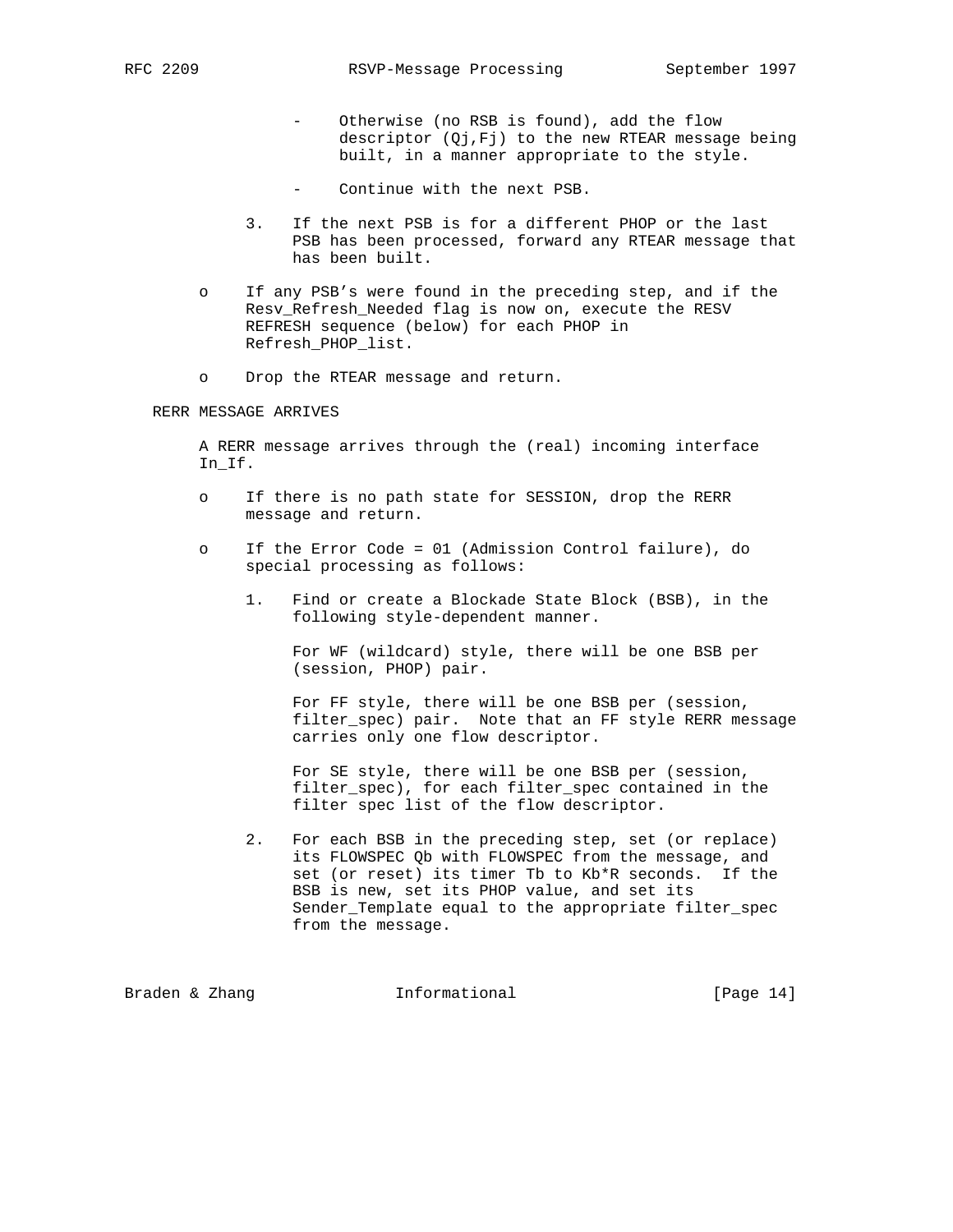- 3. Execute the RESV REFRESH event sequence (shown below) for the previous hop PHOP, but only with the B\_Merge flag off. That is, if processing in the RESV REFRESH sequence reaches the point of turning the B\_Merge flag on (because all matching reservations are blockaded), do not turn it on but instead exit the REFRESH sequence and return here.
- o Execute the following for each RSB for this session whose OI differs from In If and whose Filter spec list has at least one filter spec in common with the FILTER\_SPEC\* in the RERR message. For WF style, empty FILTER\_SPEC\* structures are assumed to match.
	- 1. If Error\_Code = 01 and the InPlace flag in the ERROR\_SPEC is 1 and one or more of the BSB's found/created above has a Qb that is strictly greater than Flowspec in the RSB, then continue with the next matching RSB, if any.
	- 2. If NHOP in the RSB is the local API, then:
		- If the FLOWSPEC in the RERR message is strictly greater than the RSB Flowspec, then turn on the NotGuilty flag in the ERROR\_SPEC.
		- Deliver an error upcall to application:

 Call: <Upcall\_Proc>( session-id, RESV\_ERROR, Error\_code, Error\_value, Node\_Addr, Error\_flags, Flowspec, Filter\_Spec\_List [ , Policy\_data] )

and continue with the next RSB.

- 3. If the style has wildcard sender selection, use the SCOPE object SC.In from the RERR message to construct a SCOPE object SC.Out to be forwarded. SC.Out should contain those sender addresses that appeared in SC.In and that route to OI, as determined by scanning the PSB's. If SC.Out is empty, continue with the next RSB.
- 4. Create a new RERR message containing the error flow descriptor and send to the NHOP address specified by the RSB. Include SC.Out if the style has wildcard sender selection.

Braden & Zhang **Informational** [Page 15]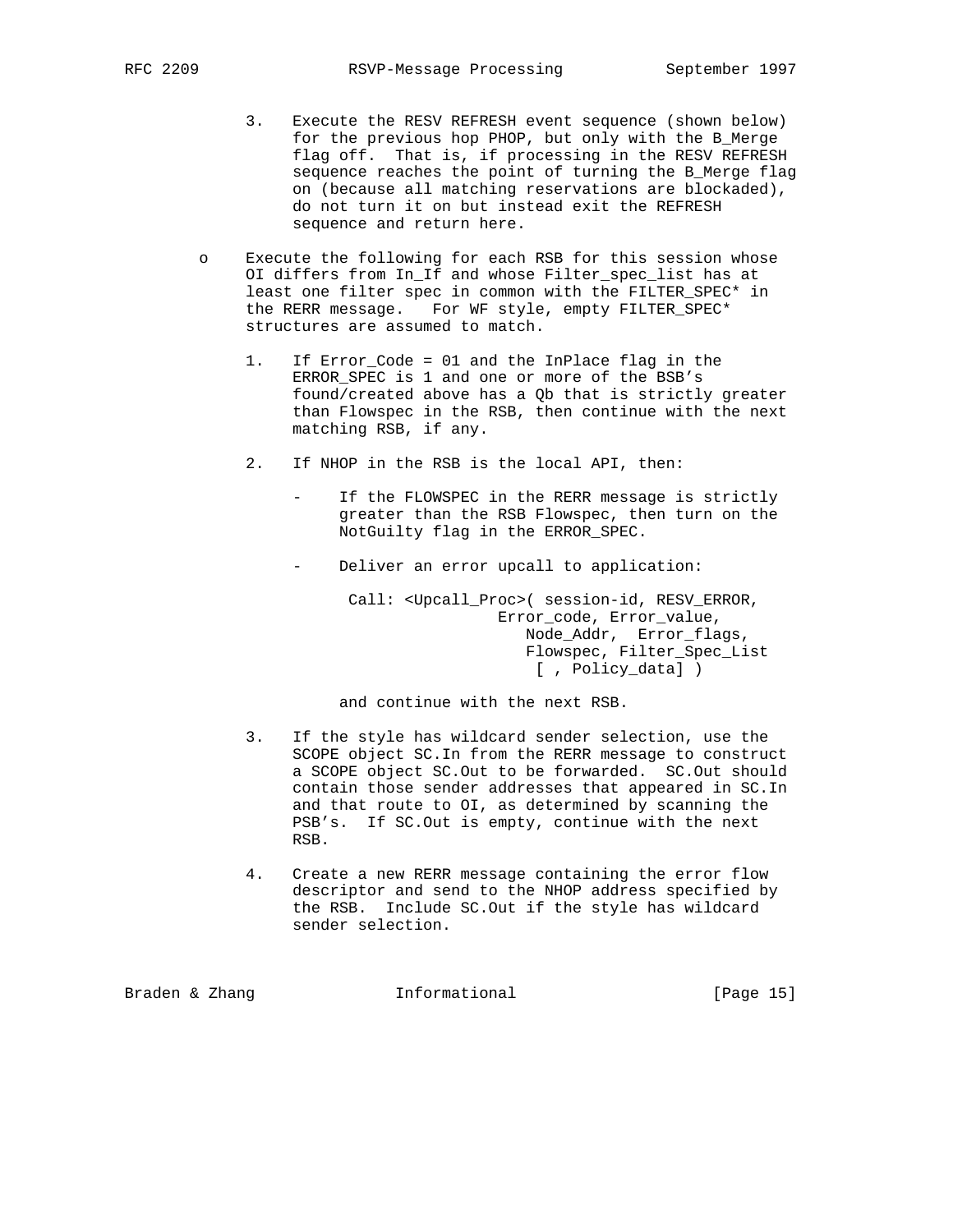- 5. Continue with the next RSB.
- o Drop the RERR message and return.

RESV CONFIRM ARRIVES

 o If the (unicast) IP address found in the RESV\_CONFIRM object in the RACK message matches an interface of the node, a confirmation upcall is made to the matching application:

> Call: <Upcall\_Proc>( session-id, RESV\_CONFIRM, Error\_code, Error\_value, Node\_Addr, LUB-Used, nlist, Flowspec, Filter\_Spec\_List, NULL, NULL )

 o Otherwise, forward the RACK message to the IP address in its RESV\_CONFIRM object.

Drop the RACK message and return.

#### UPDATE TRAFFIC CONTROL

 The sequence is invoked by many of the message arrival sequences to set or adjust the local traffic control state in accordance with the current reservation and path state. An implicit parameter of this sequence is the 'active' RSB.

 If the result is to modify the traffic control state, this sequence notifies any matching local applications with a RESV\_EVENT upcall. If the state change is such that it should trigger immediate RESV refresh messages, it also turns on the Resv\_Refresh\_Needed flag.

- o Compute the traffic control parameters using the following steps.
	- 1. Initially the local flag Is\_Biggest is off.
	- 2. Consider the set of RSB's matching SESSION and OI from the active RSB. If the style of the active RSB is distinct, then the Filter\_spec\_list must also be matched.
		- Compute the effective kernel flowspec, TC\_Flowspec, as the LUB of the FLOWSPEC values in these RSB's.

Braden & Zhang **Informational** [Page 16]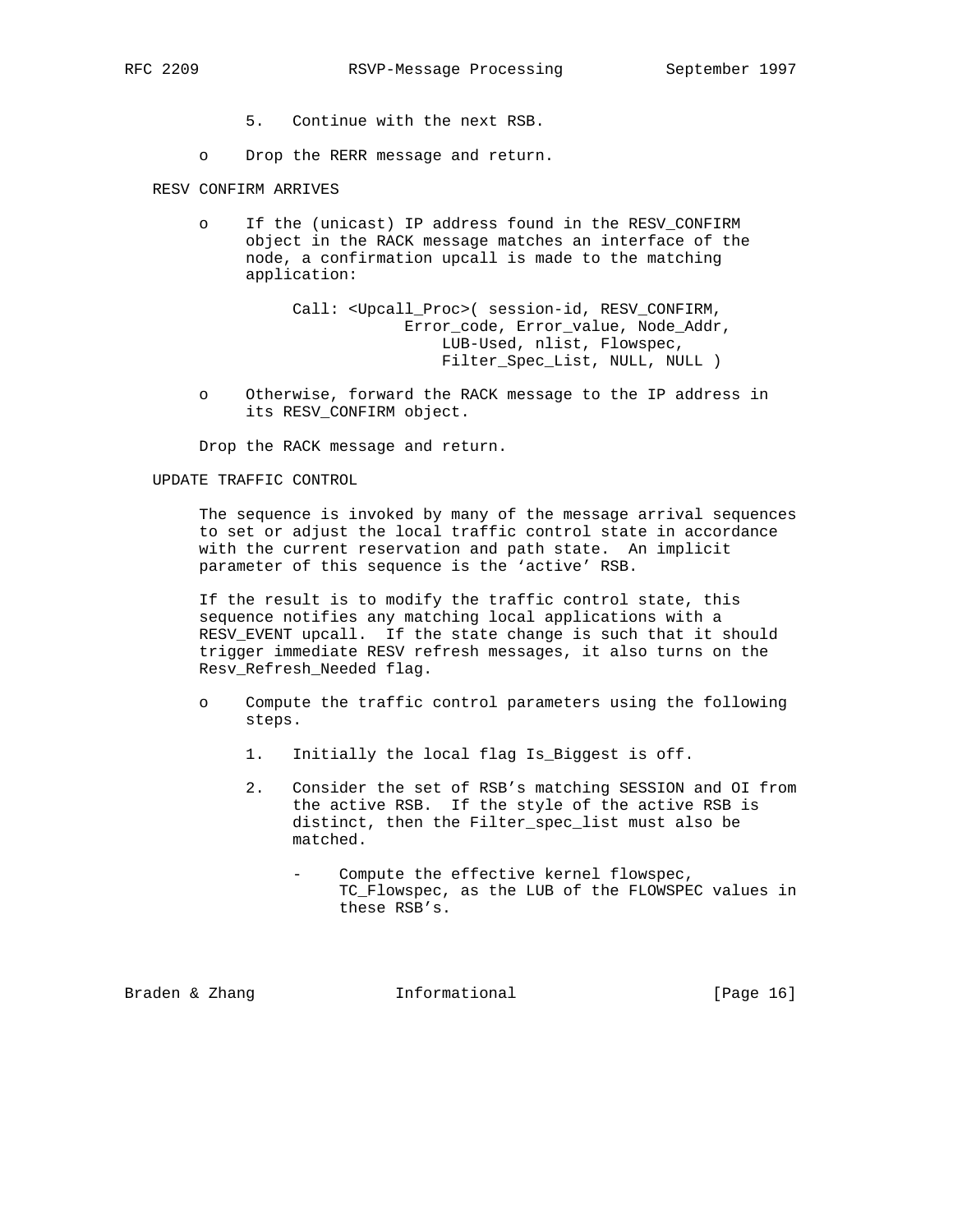- Compute the effective traffic control filter spec (list) TC\_Filter\_Spec\* as the union of the Filter\_spec\_lists from these RSB's.
- If the active RSB has a FLOWSPEC larger than all the others, turn on the Is\_Biggest flag.
- 3. Scan all RSB's matching session and Filtss, for all OI. Set TC\_B\_Police\_flag on if TC\_Flowspec is smaller than, or incomparable to, any FLOWSPEC in those RSB's.
- 4. Locate the set of PSBs (senders) whose SENDER\_TEMPLATEs match Filter\_spec\_list in the active RSB and whose OutInterface\_list includes OI.
- 5. Set TC\_E\_Police\_flag on if any of these PSBs have their E\_Police flag on. Set TC\_M\_Police\_flag on if it is a shared style and there is more than one PSB in the set.
- 6. Compute Path\_Te as the sum of the SENDER\_TSPEC objects in this set of PSBs.
- o Search for a TCSB matching SESSION and OI; for distinct style (FF), it must also match Filter\_spec\_list.

If none is found, create a new TCSB.

- o If TCSB is new:
	- 1. Store TC\_Flowspec, TC\_Filter\_Spec\*, Path\_Te, and the police flags into TCSB.
	- 2. Turn the Resv Refresh Needed flag on and make the traffic control call:

 TC\_AddFlowspec( OI, TC\_Flowspec, Path\_Te, police\_flags) -> Rhandle, Fwd\_Flowspec

 3. If this call fails, build and send a RERR message specifying "Admission control failed" and with the InPlace flag off. Delete the TCSB, delete any RESV\_CONFIRM object from the active RSB, and return.

Braden & Zhang **Informational** [Page 17]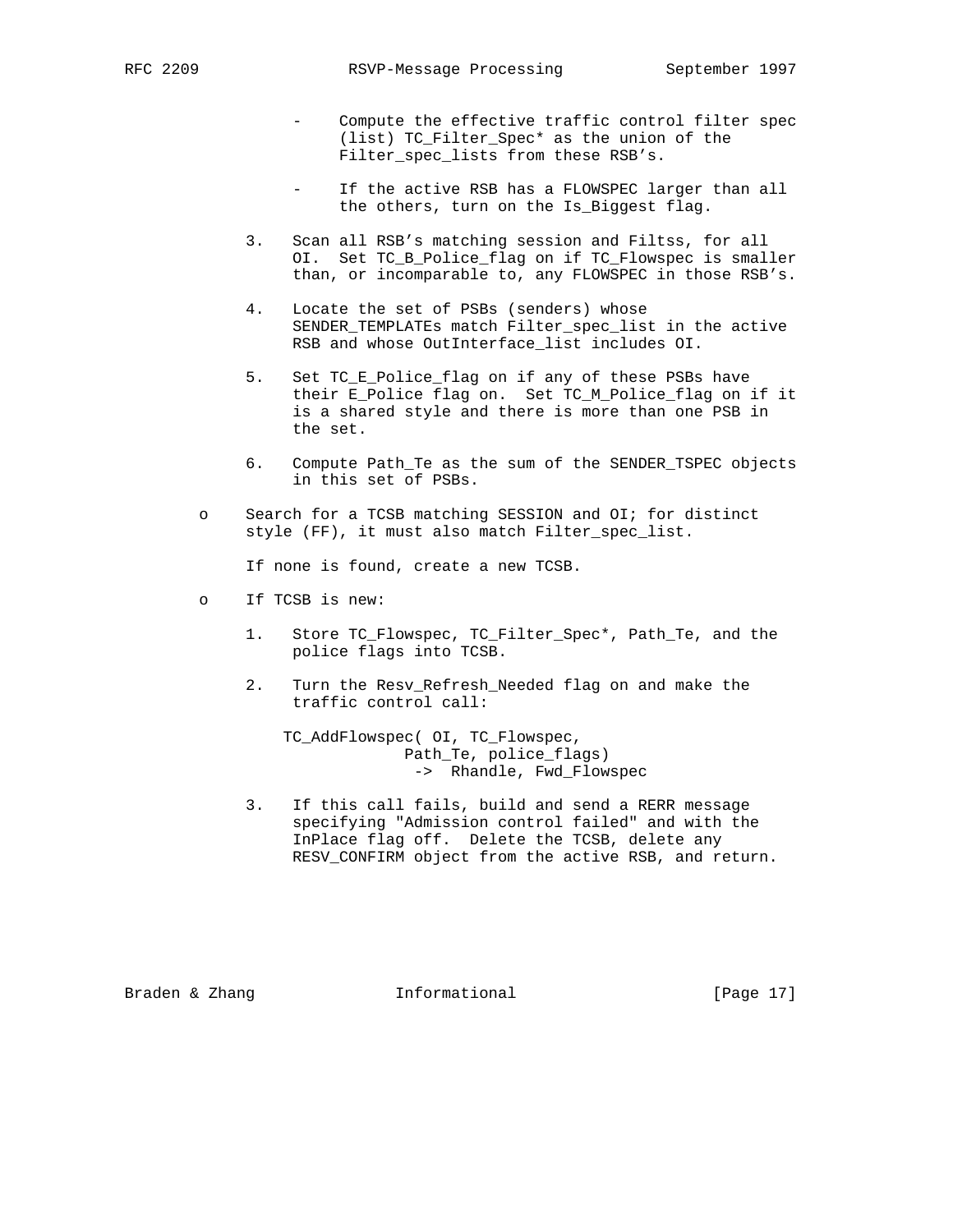4. Otherwise (call succeeds), record Rhandle and Fwd\_Flowspec in the TCSB. For each filter\_spec F in TC\_Filter\_Spec\*, call:

 TC\_AddFilter( OI, Rhandle, Session, F) -> Fhandle

and record the returned Fhandle in the TCSB.

- o Otherwise, if TCSB is not new but no effective kernel flowspec TC\_Flowspec was computed earlier, then:
	- 1. Turn on the Resv\_Refresh\_Needed flag.
	- 2. Call traffic control to delete the reservation:

TC\_DelFlowspec( OI, Rhandle )

- 3. Delete the TCSB and return.
- o Otherwise, if TCSB is not new but the TC\_Flowspec, Path\_Te, and/or police flags just computed differ from corresponding values in the TCSB, then:
	- 1. If the TC\_Flowspec and/or Path\_Te values differ, turn the Resv\_Refresh\_Needed flag on.
	- 2. Call traffic control to modify the reservation:

 TC\_ModFlowspec( OI, Rhandle, TC\_Flowspec, Path\_Te, police\_flags ) -> Fwd\_Flowspec

- 3. If this call fails, build and send a RERR message specifying "Admission control failed" and with the InPlace bit on. Delete any RESV\_CONFIRM object from the active RSB and return.
- 4. Otherwise (the call succeeds), update the TCSB with the new values and save Fwd\_Flowspec in the TCSB.
- o If the TCSB is not new but the TC\_Filter\_Spec\* just computed differs from the FILTER\_SPEC\* in the TCSB, then:
	- 1. Make an appropriate set of TC\_DelFilter and TC\_AddFilter calls to transform the Filter\_spec\_list in the TCSB into the new TC\_Filter\_Spec\*.

Braden & Zhang  $I_n$  Informational [Page 18]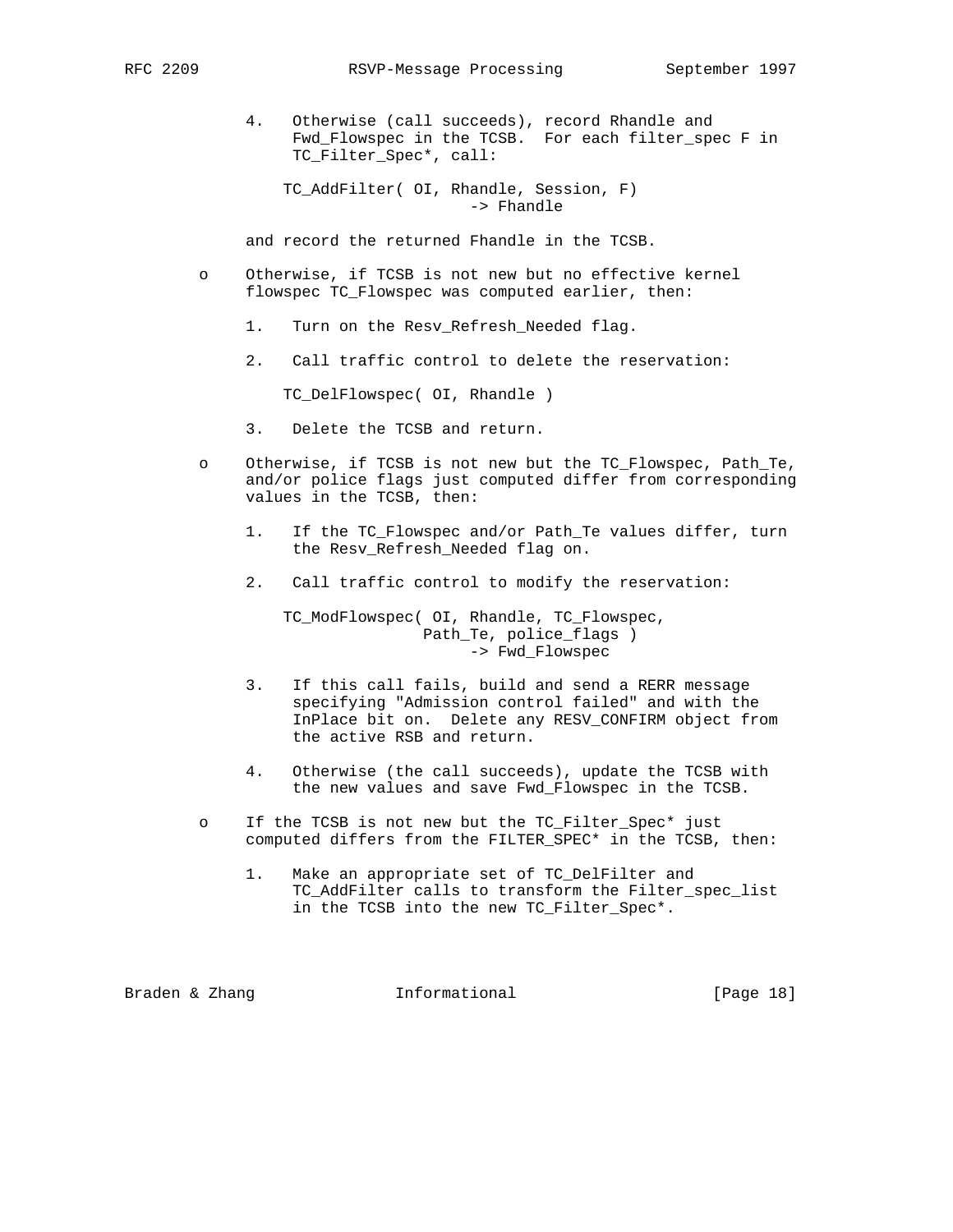- 2. Turn on the Resv\_Refresh\_Needed flag.
- o If the active RSB contains a RESV\_CONFIRM object, then:
	- 1. If the Is\_Biggest flag is on, move the RESV\_CONFIRM object into the TCSB and turn on the Resv\_Refresh\_Needed flag. (This will later cause the RESV REFRESH sequence to be invoked, which will either forward or return the RESV\_CONFIRM object, deleting it from the TCSB in either case).
	- 2. Otherwise, create and send a RACK message to the address in the RESV\_CONFIRM object. Include the RESV\_CONFIRM object in the RACK message. The RACK message should also include an ERROR\_SPEC object whose Error Node parameter is IP address of OI from the TCSB and that specifies "No Error".
- o If the Resv\_Refresh\_Needed flag is on and the RSB is not from the API, make a RESV\_EVENT upcall to any matching application:
	- Call: <Upcall\_Proc>( session-id, RESV\_EVENT, style, Flowspec, Filter\_spec\_list [ , POLICY\_DATA] )

 where Flowspec and Filter\_spec\_list come from the TCSB and the style comes from the active RSB.

- o Return to the event sequence that invoked this one.
- PATH REFRESH

 This sequence sends a path refresh for a particular sender, i.e., a PSB. This sequence may be entered by either the expiration of a refresh timer or directly as the result of the Path\_Refresh\_Needed flag being turned on during the processing of a received PATH message.

- o Insert TIME\_VALUES object into the PATH message being built. Compute the IP TTL for the PATH message as one less than the TTL value received in the message. However, if the result is zero, return without sending the PATH message.
- o Create a sender descriptor containing the SENDER\_TEMPLATE, SENDER\_TSPEC, and POLICY\_DATA objects, if present in the PSB, and pack it into the PATH message being built.

Braden & Zhang **Informational** [Page 19]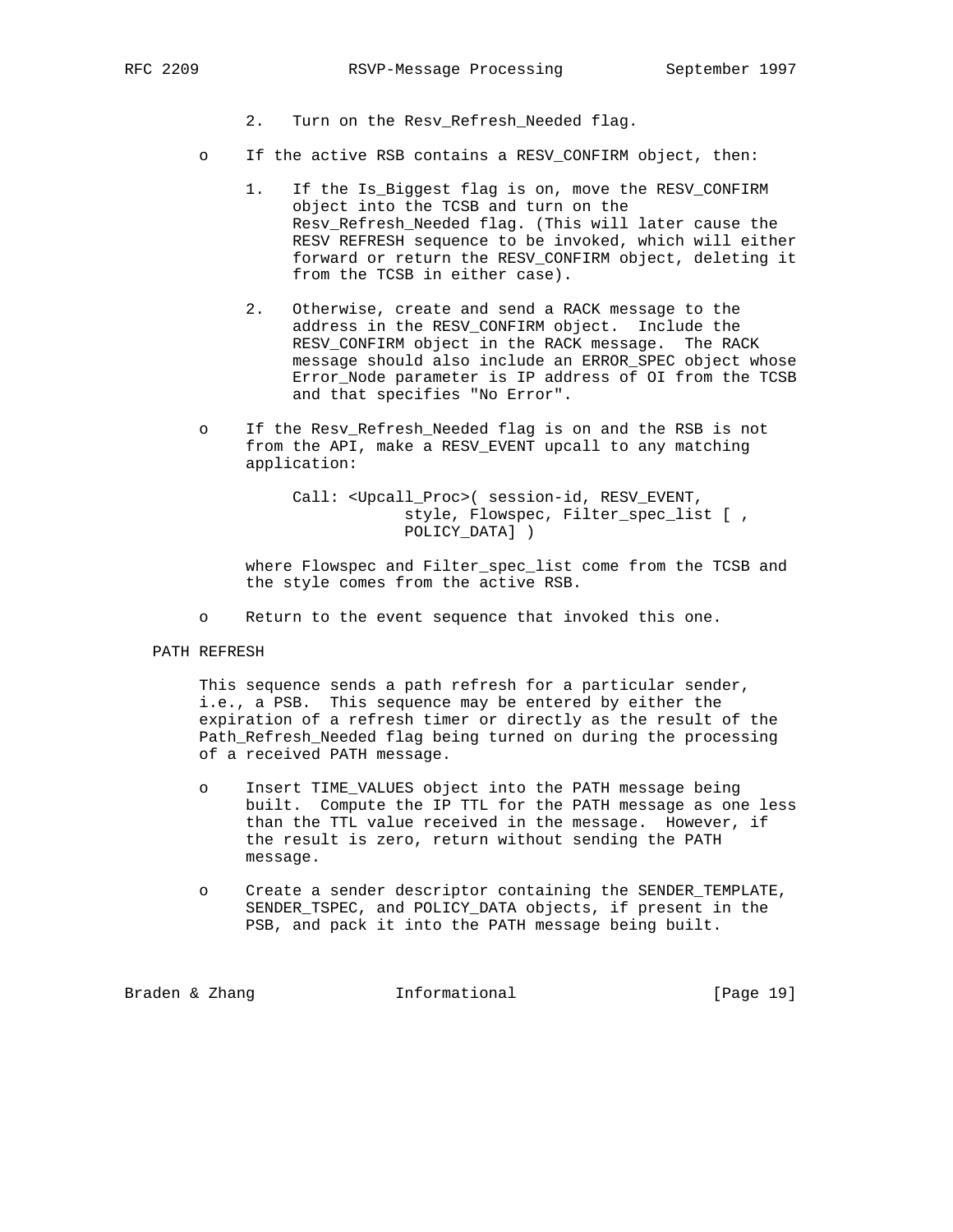- o Send a copy of the PATH message to each interface OI in OutInterface\_list. Before sending each copy:
	- 1. If the PSB has the E\_Police flag on and if interface OI is not capable of policing, turn the E\_Police flag on in the PATH message being built.
	- 2. Pass the ADSPEC object and Non\_RSVP flag present in the PSB to the traffic control call TC\_Advertise. Insert the modified ADSPEC object that is returned into the PATH message being built.
	- 3. Insert into its PHOP object the interface address and the LIH for the interface.

## RESV REFRESH

 This sequence sends a reservation refresh towards a particular previous hop with IP address PH. This sequence may be entered by the expiration of a refresh timer, or invoked from the PATH MESSAGE ARRIVES, RESV MESSAGE ARRIVES, RTEAR MESSAGE ARRIVES, or RERR MESSAGE ARRIVES sequence.

 In general, this sequence considers each of the PSB's with PHOP address PH. For a given PSB, it scans the TCSBs for matching reservations and merges the styles, FLOWSPECs and Filter\_spec\_list's appropriately. It then builds a RESV message and sends it to PH. The details depend upon the attributes of the style(s) included in the reservations.

 Initially the Need\_Scope flag is off and the new\_SCOPE object is empty.

- o Create an output message containing INTEGRITY (if configured), SESSION, RSVP\_HOP, and TIME\_VALUES objects.
- o Determine the style for these reservations from the first RSB for the session, and move the STYLE object into the proto-message. (Note that the present set of styles are never themselves merged; if future styles can be merged, these rules will become more complex).
- o If style is wildcard and if there are PSB's from more than one PHOP and if the multicast routing protocol does not use shared trees, set the Need\_Scope flag on.

Braden & Zhang **Informational** [Page 20]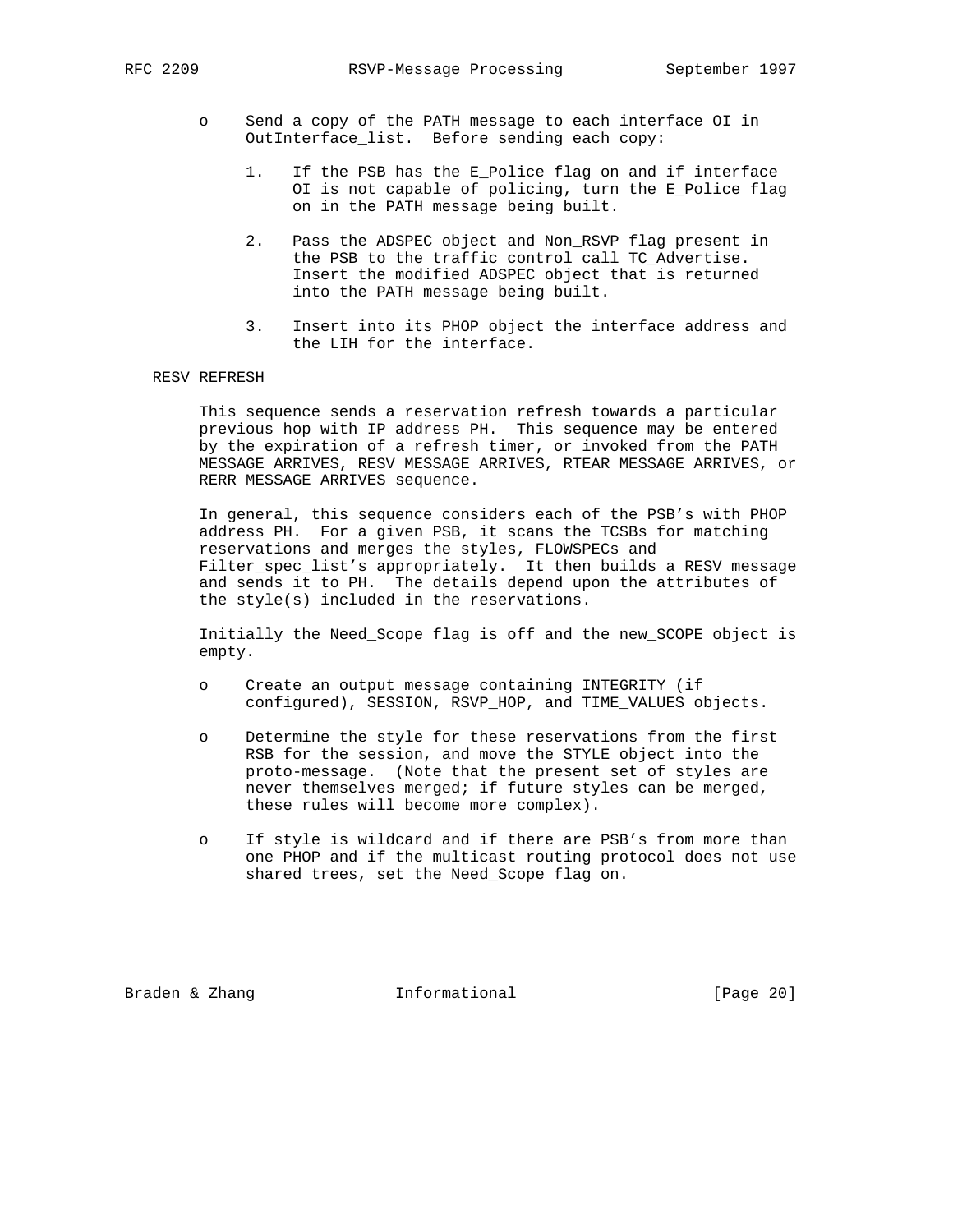- o Select each sender PSB whose PHOP has address PH. Set the local flag B\_Merge off and execute the following steps.
	- 1. Select all TCSB's whose Filter spec list's match the SENDER\_TEMPLATE object in the PSB and whose OI appears in the OutInterface\_list of the PSB.
	- 2. If the PSB is from the API, then:
		- If TCSB contains a CONFIRM object, then create and send a RACK message containing the object and delete the CONFIRM object from the TCSB.
		- Continue with next PSB.
	- 3. If B\_Merge flag is off then ignore a blockaded TCSB, as follows.
		- Select BSB's that match this TCSB. If a selected BSB is expired, delete it. If any of the unexpired BSB's has a Qb that is not strictly larger than TC\_Flowspec, then continue processing with the next TCSB.

 However, if steps 1 and 2 result in finding that all TCSB's matching this PSB are blockaded, then:

- If this RESV REFRESH sequence was invoked from RESV ERROR RECEIVED, then return to the latter.
- Otherwise, turn on the B\_Merge flag and restart at step 1, immediately above.
- 4. Merge the flowspecs from this set of TCSB's, as follows:
	- If B\_Merge flag is off, compute the LUB over the flowspec objects. From each TCSB, use the Fwd\_Flowspec object if present, else use the normal Flowspec object.

Braden & Zhang **Informational** [Page 21]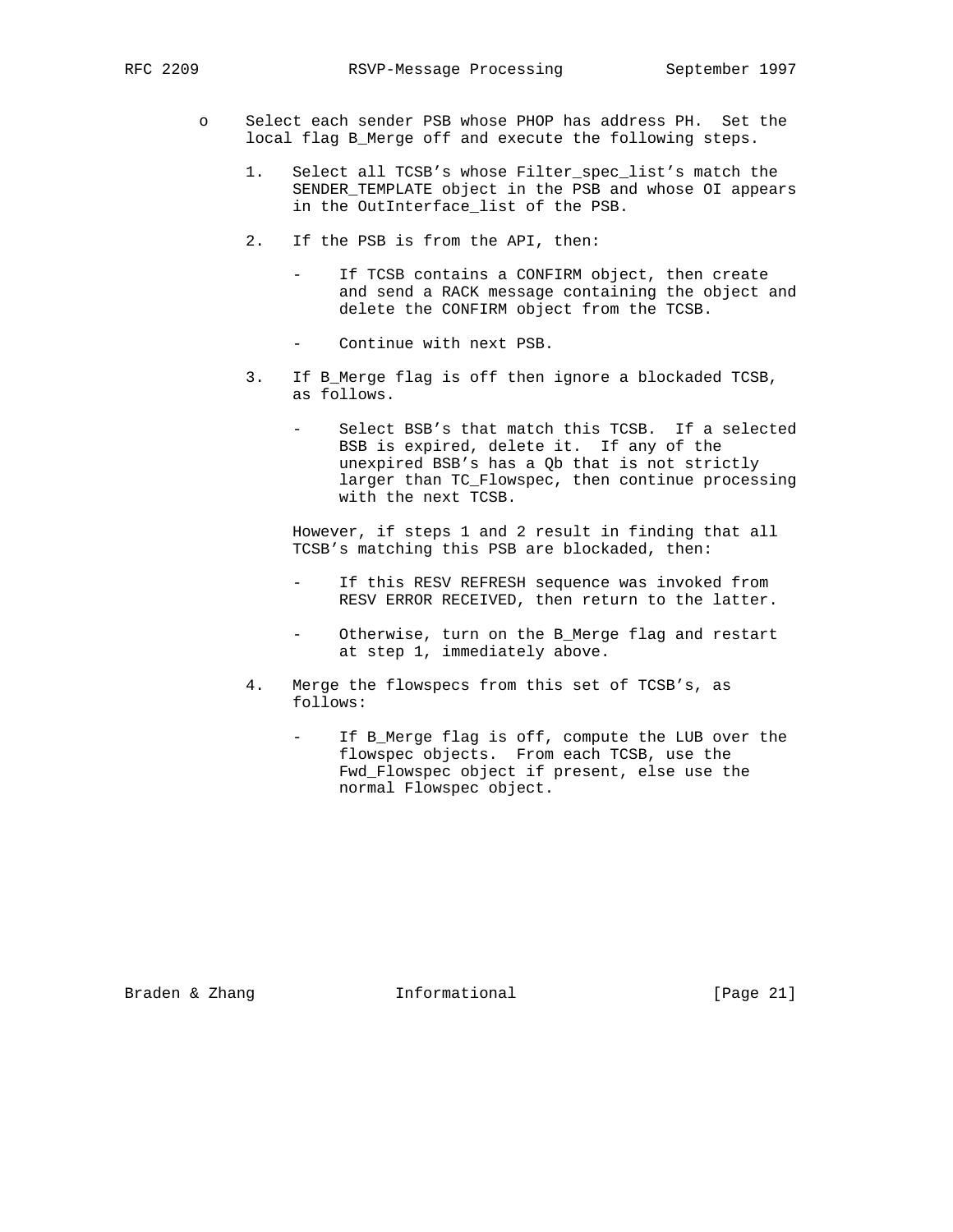While computing the LUB, check for a RESV\_CONFIRM object in each TCSB. If a RESV\_CONFIRM object is found:

- If the flowspec (Fwd\_Flowspec or Flowspec) in that TCSB is larger than all other (non blockaded) flowspecs being compared, then save this RESV\_CONFIRM object for forwarding and delete from the TCSB.
- Otherwise (the corresponding flowspec is not the largest), create and send a RACK message to the address in the RESV\_CONFIRM object. Include the RESV\_CONFIRM object in the RACK message. The RACK message should also include an ERROR\_SPEC object whose Error\_Node parameter is IP address of OI from the TCSB and specifying "No Error".
- Delete the RESV\_CONFIRM object from the TCSB.
- Otherwise (B\_Merge flag is on), compute the GLB over the Flowspec objects of this set of TCSB's.

 While computing the GLB, delete any RESV\_CONFIRM object object in any of these TCSB's.

 5. (All matching TCSB's have been processed). The next step depends upon the style attributes.

Distinct reservation (FF) style

 Use the Sender\_Template as the merged FILTER\_SPEC. Pack the merged (FLOWSPEC, FILTER\_SPEC, F\_POLICY\_DATA) triplet into the message as a flow descriptor.

Shared wildcard reservation (WF) style

 There is no merged FILTER\_SPEC. Merge (compute the LUB of) the merged FLOWSPECS from the TCSB's, across all PSB's for PH.

Braden & Zhang **Informational** [Page 22]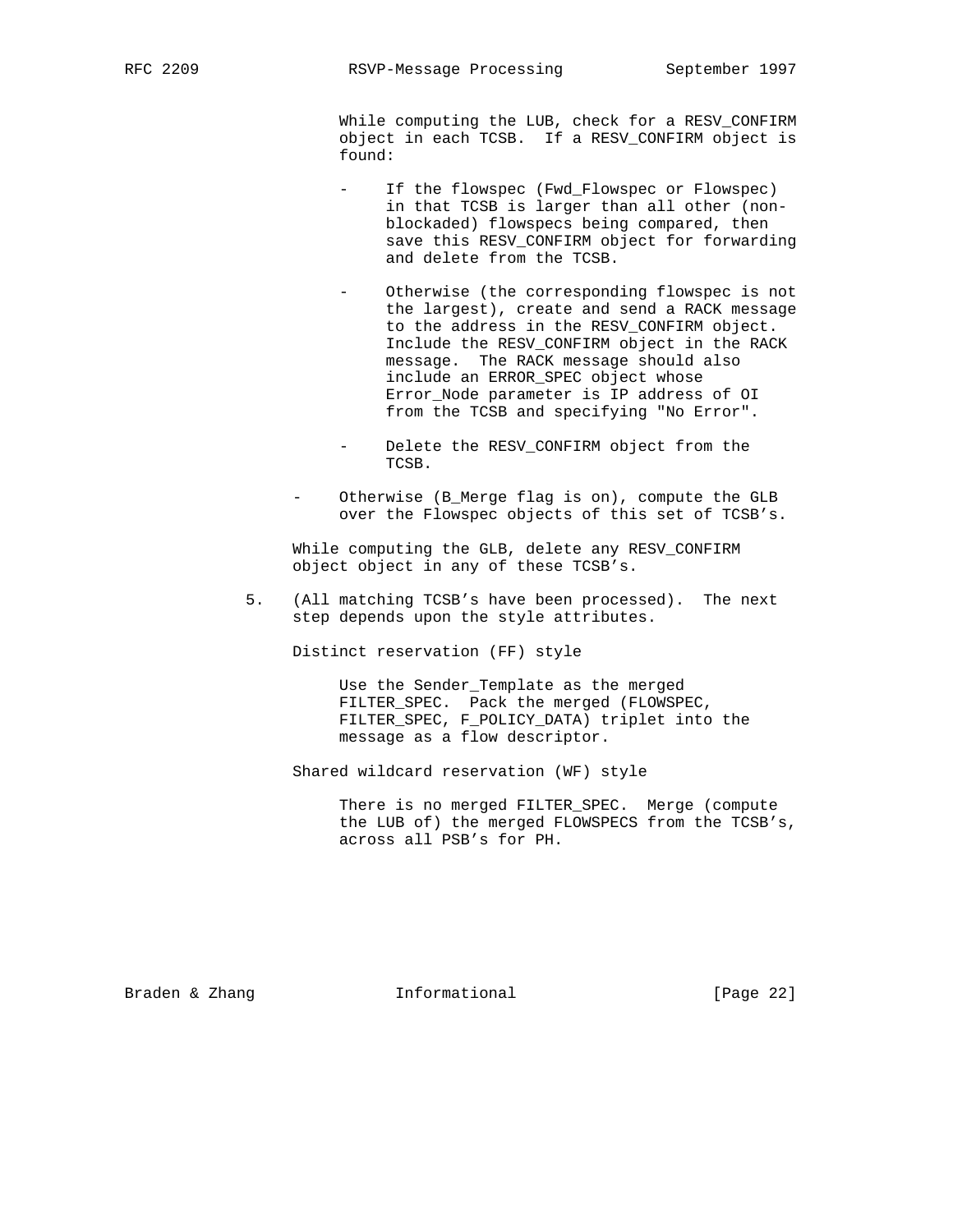Shared distinct reservation (SE) style

 Using the Sender\_Template as the merged FILTER SPEC, form the union of the FILTER SPECS obtained from the TCSB's. Merge (compute the LUB of) the merged FLOWSPECS from the TCSB's, across all PSB's for PH.

- 6. If the Need\_Scope flag is on and the sender specified by the PSB is not the local API:
	- Find each RSB that matches this PSB, i.e., whose Filter spec list matches Sender Template in the PSB and whose OI is included in OutInterface\_list.
	- If the RSB either has no SCOPE list or its SCOPE list includes the sender IP address from the PSB, insert the sender IP address into new\_SCOPE.
- o (All PSB's for PH have been processed). Finish the RESV message.
	- 1. If Need\_Scope flag is on but new\_SCOPE is empty, no RESV message should be sent; return. Otherwise, if Need\_Scope is on, move new\_SCOPE into the message.
	- 2. If a shared reservation style is being built, move the final merged FLOWSPEC object and filter spec list into the message.
	- 3. If a RESV\_CONFIRM object was saved earlier, move it into the new RESV message.
	- 4. Set the RSVP\_HOP object in the message to contain the IncInterface address through which it will be sent and the LIH from (one of) the PSB's.
- o Send the message to the address PH.

ROUTE CHANGE NOTIFICATION

 This sequence is triggered when routing sends a route change notification to RSVP.

 o Each PSB is located whose SESSION matches the destination address and whose SENDER\_TEMPLATE matches the source address (for multicast).

Braden & Zhang **Informational** [Page 23]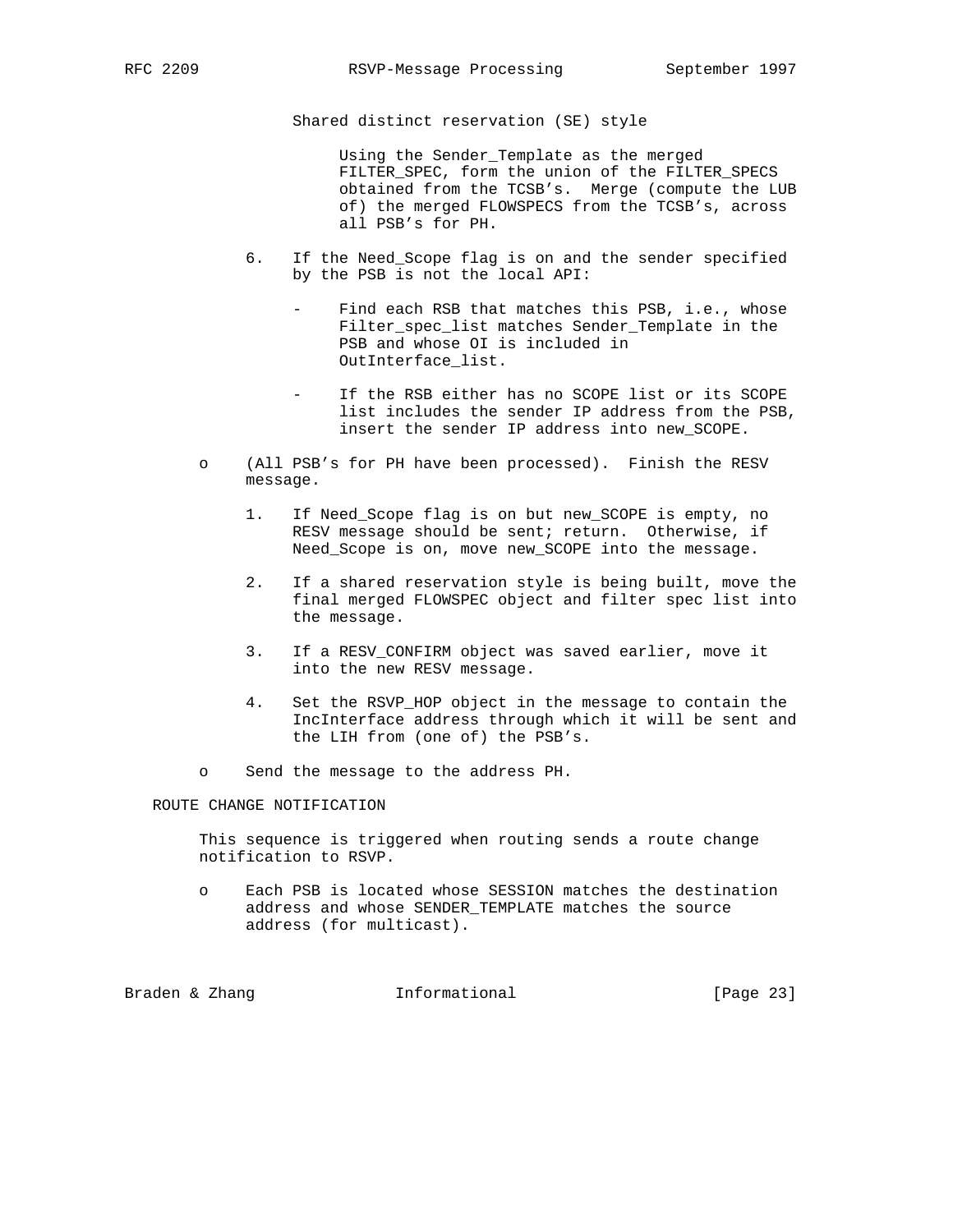- 1. If the OutInterface\_list from the notification differs from that in the PSB, execute the PATH LOCAL REPAIR sequence.
- 2. If the IncInterface from the notification differs from that in the PSB, update the PSB.

#### PATH LOCAL REPAIR

 The sequence is entered to effect local repair after a route change for a given PSB.

- o Wait for a delay time of W seconds.
- o Execute the PATH REFRESH event sequence (above) for the PSB.

## References

- [Baker96] Baker, F., "RSVP Cryptographic Authentication", Work in Progress.
- [RFC 2205] Braden, R., Ed., Zhang, L., Berson, S., Herzog, S., and S. Jamin, "Resource ReSerVation Protocol (RSVP) -- Version 1 FunctionalSpecification", RFC 2205, September 1997.
- [RFC 2207] Berger, L. and T. O'Malley, "RSVP Extensions for IPSEC IPv4 Data Flows", RFC 2207, September 1997.
- [RSVP93] Zhang, L., Deering, S., Estrin, D., Shenker, S., and D. Zappala, "RSVP: A New Resource ReSerVation Protocol", IEEE Network, September 1993.

Security Considerations

 Processing the RSVP INTEGRITY object [Baker96] is only mentioned in this memo, because the processing rules are described here only in general terms. The RSVP support for IPSEC [RFC 2207] will imply modifications that have not yet been incorporated into these processing rules.

Braden & Zhang **Informational** [Page 24]